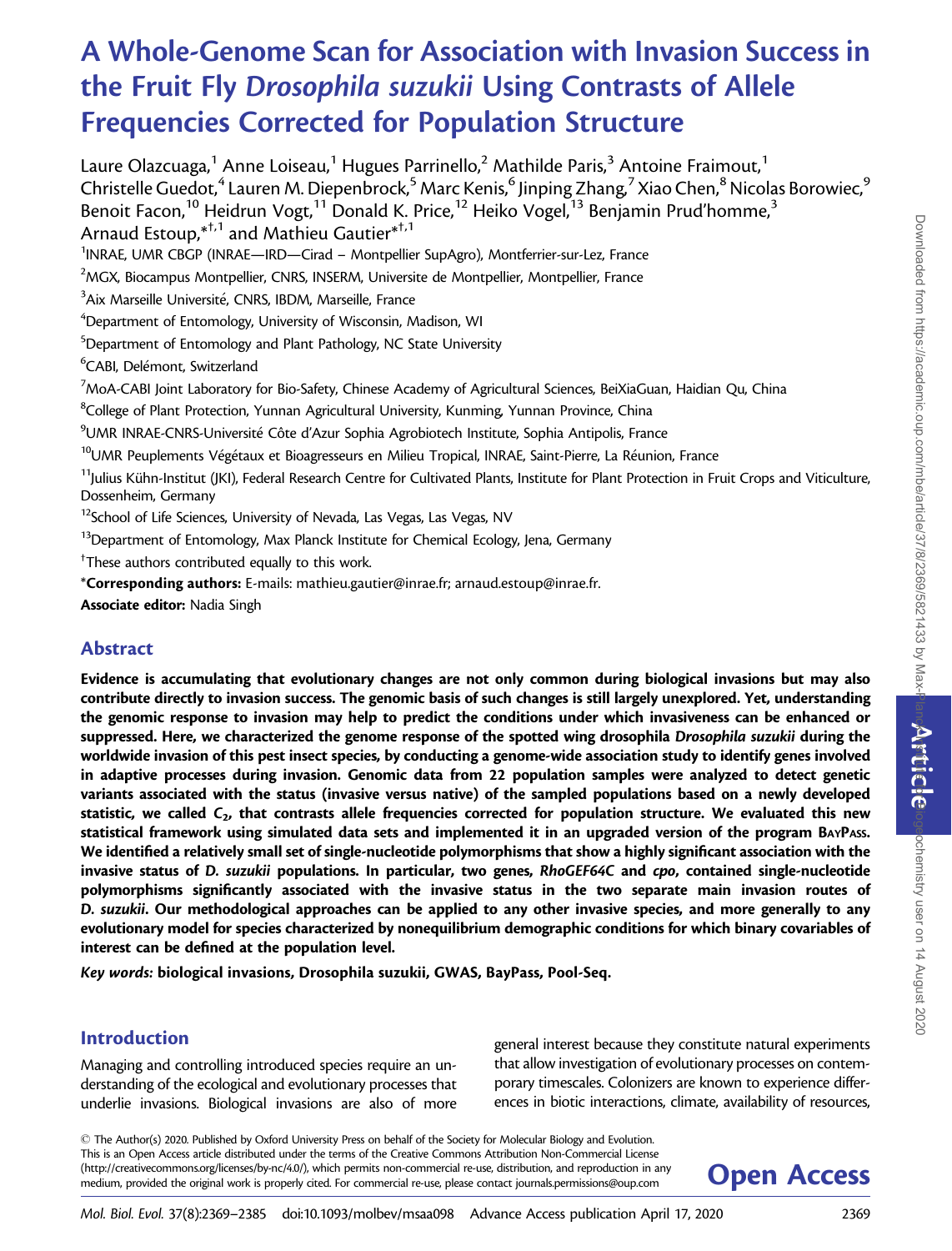and disturbance regimes relative to populations in their native regions, often with opportunities for colonizers to evolve changes in resource allocation which favor their success ([Balanya et al. 2006;](#page-15-0) [Lee and Gelembiuk 2008;](#page-16-0) [Dlugosch](#page-15-0) [et al. 2015](#page-15-0)). Adaptive evolutionary shifts in response to novel selection regimes may therefore be central to initial establishment and spread of invasive species after introduction ([Colautti and Barrett 2013](#page-15-0); [Colautti and Lau 2015](#page-15-0)). In agreement with this adaptive evolutionary shift hypothesis, experimental evidence is accumulating that evolutionary changes are not only common during invasions but also may contribute directly to invasion success [\(Ellstrand and Schierenbeck](#page-15-0) [2000;](#page-15-0) [Lee 2002;](#page-16-0) [Facon et al. 2011](#page-15-0); [Bock et al. 2015](#page-15-0); [Colautti and](#page-15-0) [Lau 2015](#page-15-0); [Williams et al. 2016;](#page-16-0) [Ochocki and Miller 2017\)](#page-16-0). However, despite an increase in theoretical and empirical studies on the evolutionary biology of invasive species in the past decade, the genetic basis of evolutionary adaptations during invasions is still largely unexplored ([Barrett 2015;](#page-15-0) [Welles and Dlugosch 2018;](#page-16-0) [Reznick et al. 2019](#page-16-0)).

The spotted wing drosophila, Drosophila suzukii, represents an attractive biological model to study invasion processes. This pest species, native to South East Asia, initially invaded North America and Europe, simultaneously in 2008, and subsequently La Réunion Island (Indian Ocean) and South America, in 2013. Unlike most Drosophilids, this species lays eggs in unripe fruits by means of its sclerotized ovipositor. In agricultural areas, it causes dramatic losses in fruit production, with a yearly cost exceeding one billion euros worldwide ([Cini et al. 2012;](#page-15-0) [Asplen et al. 2015](#page-15-0)). The rapid spreading of D. suzukii in United States and Europe suggests its remarkable ability to adapt or to acclimate to new environments and host plants. Using evolutionarily neutral molecular markers, [Adrion et al. \(2014\)](#page-15-0) and [Fraimout et al. \(2017\)](#page-15-0) finely deciphered the routes taken by D. suzukii in its invasion worldwide. Interestingly, both studies showed that North American (plus Brazil) and European (plus La Réunion Island) populations globally represent separate invasion routes, with different native source populations and multiple introduction events in both invaded regions [\(Fraimout et al. 2017\)](#page-15-0). These two major and separate invasion pathways provide the opportunity to evaluate replicate evolutionary trajectories. Finally, D. suzukii is a good model species for finely interpreting genomic signals of interest due to the availability of genome assemblies for this species [\(Chiu et al. 2013](#page-15-0); [Ometto](#page-16-0) [et al. 2013;](#page-16-0) [Paris et al. 2020](#page-16-0)) along with the large amount of genomic and gene annotation resources available in its closely related model species D. melanogaster [\(Hoskins et al. 2015](#page-16-0)).

In this context, advances in high-throughput sequencing technologies together with population genomics statistical methods offer novel opportunities to disentangle responses to selection from other forms of evolution. These advances are thus expected to provide insights into the genomic changes that might have contributed to the success in a new environment (reviewed in [Bock et al. 2015;](#page-15-0) [Welles and](#page-16-0) [Dlugosch 2018](#page-16-0)). Hence, comparing the structuring of genetic diversity on a whole-genome scale among invasive populations and their source populations might allow the characterization of the types of genetic variation involved in

adaptation during invasion of new areas and their potential ecological functions. For example, [Puzey and Vallejo-Marin](#page-16-0) [\(2014\)](#page-16-0) used whole-genome resequencing data to scan for shifts in site frequency spectra to detect positive selection in introduced populations of monkey-flower (Mimulus guttatus). Regions putatively under selection were associated with flowering time and abiotic and biotic stress tolerance and included regions associated with a chromosomal inversion polymorphism between the native and introduced range.

Identifying loci underlying invasion success can be considered in the context of whole-genome scan for association with population-specific covariate. These approaches, also known as environmental association analysis (EAA), have received considerable attention in recent years ([Coop et al.](#page-15-0) [2010;](#page-15-0) [Frichot et al. 2013;](#page-16-0) [de Villemereuil and Gaggiotti 2015;](#page-15-0) [Gautier 2015](#page-16-0)). Most of the methodological developments have focused on properly accounting for the covariance structure among population allele frequencies that is due to the shared demographic history of the populations. This neutral covariance structure may indeed confound the relationship between the across population variation in allele frequencies and the covariates of interest [\(Coop et al. 2010;](#page-15-0) [Frichot et al. 2013](#page-16-0), [2015;](#page-16-0) [Gautier 2015\)](#page-16-0). Yet, defining relevant environmental characteristics or traits as proxy for invasion success remains challenging and might even be viewed as the key aim. Therefore, we propose to simply summarize invasion success into a binary variable corresponding to the population's historical status (i.e., invasive or native) based on previous studies. By extension, functional annotation of the associated variants identified may provide insights into candidate traits underlying invasion success [\(Li et al. 2008](#page-16-0); [Estoup](#page-15-0) [et al. 2016](#page-15-0); [Wu et al. 2019\)](#page-16-0).

The Bayesian hierarchical model initially proposed by [Coop et al. \(2010\)](#page-15-0), later extended in [Gautier \(2015\)](#page-16-0) and implemented in the software BAYPASS, represents one of the most flexible and powerful frameworks to carry out EAA since it efficiently accounts for the correlation structure among allele frequencies in the sampled populations. Although association analyses may be carried out with categorical or binary covariables (see the example of Littorina population ecotypes in [Gautier 2015](#page-16-0)), the assumed linear relationship with allele frequencies is not entirely satisfactory and may even be problematic when dealing with small data sets or if one wishes to disregard some populations.

In the present study, we developed a nonparametric counterpart for the association model implemented in BAYPASS [\(Gautier 2015](#page-16-0)). This new approach relies on a contrast statistic, we named  $C_2$ , that compares the standardized population allele frequencies (i.e., the allele frequencies corrected for the population structure) between the two groups of populations specified by the binary covariable of interest. We evaluated the performance of this statistic on simulated data and used it to characterize the genome response of D. suzukii during its worldwide invasion. To that end, we generated Pool-Seq data [\(Gautier et al. 2013;](#page-16-0) [Schlotterer et al. 2014](#page-16-0)) consisting of whole-genome sequences of pools of individual DNA (from  $n = 50$  to  $n = 100$  individuals per pool) representative of 22 worldwide populations sampled in both the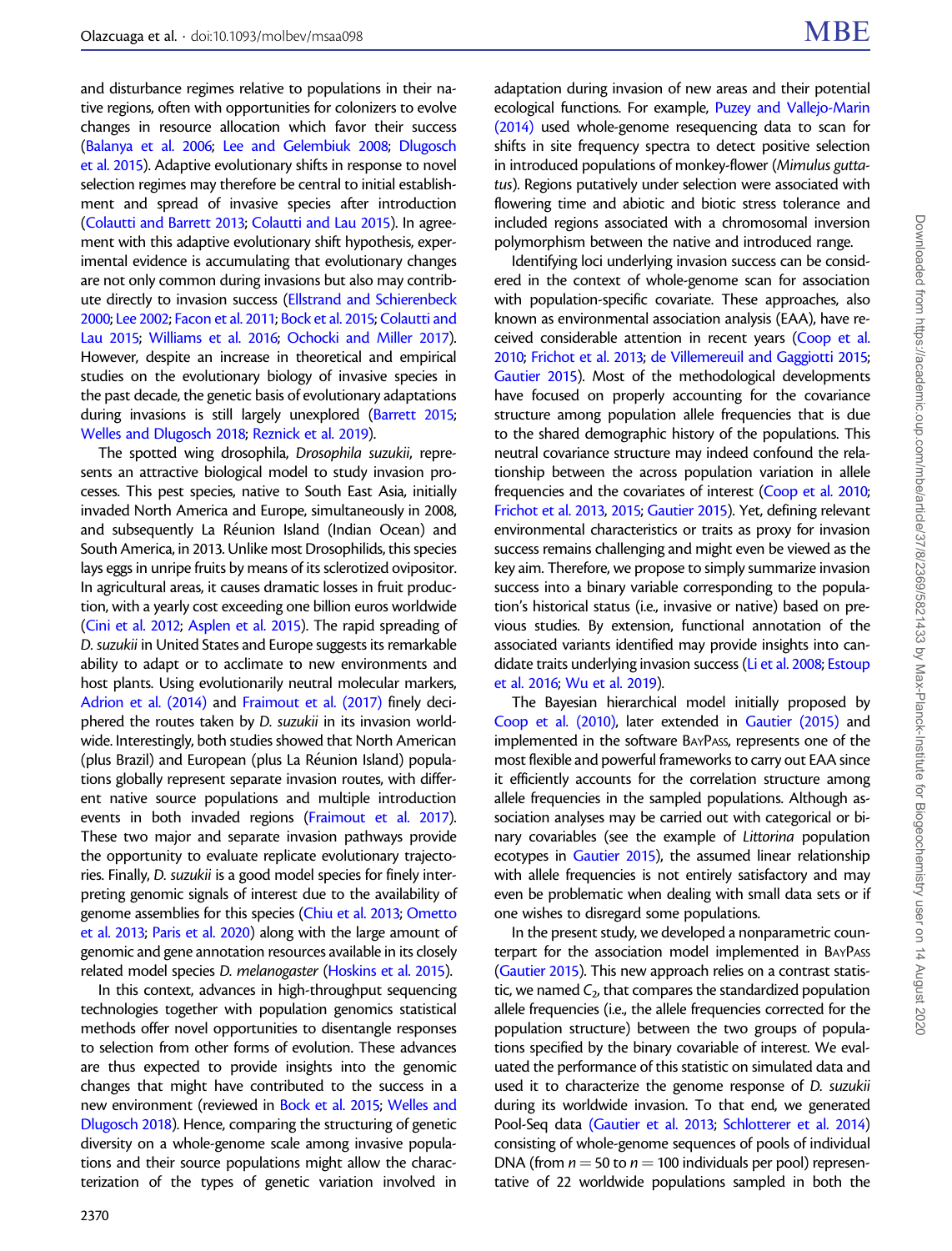<span id="page-2-0"></span>invaded ( $n = 16$  populations) and native ( $n = 6$  populations) ranges of the species. We then estimated the  $C_2$  statistics associated with the invasive versus native status of the populations on a worldwide scale or considering separately each of the two invasion routes (European and American) as characterized by [Fraimout et al. \(2017\)](#page-15-0). Our aim was to identify genomic regions and genes involved in adaptive processes underlying the invasion success of D. suzukii.

#### New Approaches

To identify single-nucleotide polymorphisms (SNPs) associated with a population-specific binary trait, such as the invasive versus native status of D. suzukii populations, we developed a new statistic, we called  $C_2$ . The  $C_2$  statistic was designed to contrast SNP allele frequencies between the two groups of populations specified by the binary trait while accounting for the possibly complex evolutionary history of the different populations. Indeed, the shared population history is a major (neutral) contributor to allele frequency differentiation across populations [\(Bonhomme et al. 2010](#page-15-0); [Gunther and](#page-16-0) [Coop 2013\)](#page-16-0) that may confound association signals [\(Coop](#page-15-0) [et al. 2010](#page-15-0); [Gautier 2015](#page-16-0)).

We here relied on the multivariate normal approximation introduced by [Coop et al. \(2010\)](#page-15-0) and further extended by [Gautier \(2015\)](#page-16-0) to model population allele frequencies and to define the  $C_2$  contrast statistic. More precisely, consider a sample made of J populations (each with a label  $j = 1, \ldots, J$ ) that have been characterized for *I* biallelic SNPs (each with a label  $i = 1, \ldots, l$ ), with the reference allele arbitrarily defined (e.g., by randomly drawing the ancestral or the derived state). Let  $\alpha_{ii}$  represent the (unobserved) allele frequency of the reference allele at SNP i in population j. As previously defined and discussed [\(Coop et al. 2010;](#page-15-0) [Gautier](#page-16-0) [2015\)](#page-16-0), we introduced an instrumental allele frequency  $\alpha^*_{ij}$  (for each SNP i and population j) taking values on the real line each SNP *i* and population *j*) takir<br>such that  $\alpha_{ij} = \min\left(1, \max(0, \alpha_{ij}^*)\right)$ .

Following [Coop et al. \(2010\)](#page-15-0) and [Gautier \(2015\),](#page-16-0) a multivariate Gaussian (prior) distribution of the vector  $\alpha_i^*$  $\mathcal{A}=\left\{\alpha_{ij}^*\right\}_{1...j}$  is then assumed for each SNP *i*:

$$
\boldsymbol{\alpha}_i^*|\boldsymbol{\Omega}, \pi_i \sim N_J\Big(\pi_i 1_j; \pi_i(1-\pi_i)\boldsymbol{\Omega}\Big), \qquad (1)
$$

where  $\mathbf{1}_i$  is the all-one vector of length *J*;  $\Omega$  is the (scaled) covariance matrix of the population allele frequencies which captures information about their shared demographic history; and  $\pi_i$  is the weighted mean frequency of the SNP i reference allele. If  $\Omega$  is used to build a tree or an admixture graph [\(Pickrell and Pritchard 2012](#page-16-0)),  $\pi_i$  corresponds to the root allele frequency. We further define for each SNP i the vector  $\ddot{\alpha}_i$  of standardized (instrumental) allele frequencies in the J populations as:

$$
\ddot{\alpha}_i = \Gamma_{\Omega}^{-1} \left\{ \frac{\alpha_{ij} - \pi_i}{\sqrt{\pi_i (1 - \pi_i)}} \right\}_{(1..j)},
$$
 (2)

where  $\Gamma_{\Omega}$  results from the Cholesky decomposition of  $\Omega$  (i.e.,  $\Omega = \Gamma_{\Omega}^{\ t} \Gamma_{\Omega}$ ). The vector  $\ddot{\textbf{\emph{a}}}_{i}$  thus contains scaled allele frequencies that are corrected for both the population structure (summarized by  $\Omega$ ) and the across-population (e.g., ancestral) allele frequency  $(\pi_i)$ .

The  $C_2$  contrast statistic is then simply defined as the mean squared difference of the sum of standardized allele frequencies of the two groups of populations defined according to the binary trait modalities:

$$
C_2(i) = \frac{1}{c^t c} (\ddot{\alpha}_i^t c)^2, \qquad (3)
$$

where  $\mathbf{c} = c_{i(1..l)}$  is a vector of the trait values observed for each population j such that  $c_i = 1$  (respectively,  $c_i = -1$ ) if population j displays the first (respectively, second) trait modality. One may also define  $c_i = 0$  to exclude a given population j from the comparison. According to our model, the J elements of  $\ddot{\alpha}_i$  are independent and identically distributed as a standard Gaussian distribution under the null hypothesis of only neutral marker differentiation. The  $C_2$  statistic is thus expected to follow a  $\chi^2$  distribution with one degree of freedom.

The estimation of the  $C_2$  statistic was here performed using the Markov-Chain Monte Carlo (MCMC) algorithm implemented in the BAYPASS software [\(Gautier 2015](#page-16-0)). Due to the hierarchical structure of the underlying Bayesian model, the SNP population allele frequencies (in the vectors  $\alpha_i^*$ 's) tend to be pulled closer together (i.e., shrunk) because they share the same overarching prior multivariate Gaussian distribution (eq. 1) (see, e.g., [Kruschke 2014](#page-16-0), pp. 245–249, for a general presentation of shrinkage in Bayesian hierarchical models). This leads to a shrinkage of the estimated  $C_2$  posterior means and the estimates of the SNP-specific XtX differentiation sta-tistic, as already noticed in [Gautier \(2015\)](#page-16-0). The XtX is indeed defined as the variance of the standardized allele frequencies of the SNP across the populations (XtX  $= \ddot{\alpha}_i^t \ddot{\alpha}_i$ ) and is thus analogous to a SNP-specific  $F_{ST}$  that would account for the overall covariance structure of the population allele frequencies [\(Gunther and Coop 2013](#page-16-0)). As a matter of expedience, to ensure proper calibration of both the  $C_2$  and XtX estimates (see below), we decided to rescale the posterior means of the  $\ddot{\alpha}_{ij}$ 's as:

a <sup>b</sup>€<sup>i</sup> <sup>¼</sup> <sup>b</sup>€aij <sup>l</sup>€<sup>a</sup> r€a ( ) ð1...JÞ ; (4)

where  $\ddot{\alpha}_{ij}$  is the posterior mean of  $\ddot{\alpha}_{ij}$  and  $\mu_{\ddot{\alpha}}$  (respectively,  $\sigma_{\dot{\alpha}}$ ) is the mean (respectively, SD) of the  $I \times J \ddot{\alpha}_{ij}$ 's ( $\mu_{\ddot{\alpha}} \simeq 0$  usually). The following estimators of XtX and  $C_2$ , denoted for each SNP *i* as  $\widehat{X}$ t $X^*(i)$  and  $\widehat{C}_2(i)$ , respectively, were then obtained as:

$$
\widehat{xtX^*}(i) = \widehat{\alpha}^t \widehat{\alpha}
$$
\n
$$
\widehat{C}_2(i) = \frac{1}{c^t c} (\widehat{\alpha}^t i c)^2.
$$
\n(5)

Under the null hypothesis,  $\widehat{X}\widehat{t}X^*(i) \sim \chi_j^2$  and  $\widehat{C}_2(i) \sim \chi_1^2$ allowing one to rely on standard decision-making procedures, for example, based on P values or more preferably on q values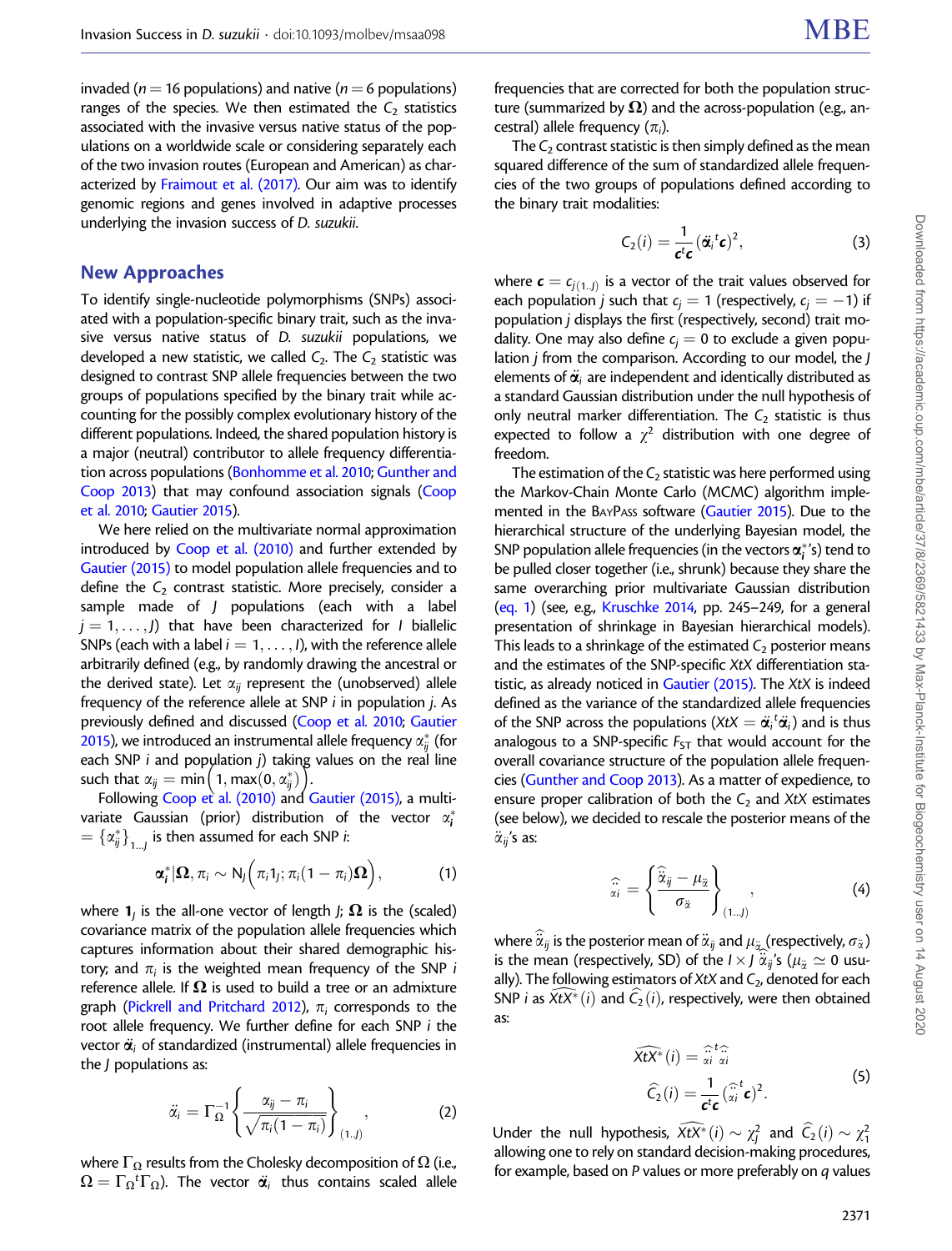to control for multiple-testing issues ([Storey and Tibshirani](#page-16-0) [2003\)](#page-16-0).

## Results

#### Simulation-Based Evaluation of the Performance of Our Novel Statistical Framework

To evaluate the performances of the  $C_2$  contrast statistic for the identification of SNPs associated with binary populationspecific covariables, we simulated 100 data sets under the evolutionary scenario depicted in [figure 1](#page-4-0)A. This scenario was adapted from the so-called HsIMM model proposed by [de Villemereuil et al. \(2014\)](#page-15-0) to deal with binary environmental constraints rather than environmental gradient. This scenario choice was motivated by the use of the same underlying HsIMM demographic history in previous studies to carry out in-depth evaluations of a wide range of popular methods for genome-wide selection scans and EAA in realistic situations [\(de Villemereuil et al. 2014;](#page-15-0) [Gautier 2015](#page-16-0)). In these studies, the XtX statistic (for genome-wide selection scan approaches) and the Bayes Factor (BF) for EAA, as computed with BAYPASS, were found to be among the best performing approaches in their respective categories under various scenarios, including HsIMM. Each simulated data set consisted of 5,000 SNPs genotyped for 320 individuals belonging to 16 differentiated populations subjected to two different contrasting environmental constraints, denoted ec1 and ec2 in [figure 1](#page-4-0)A. The ec1 constraint was aimed at mimicking adaptation of eight pairs of geographically differentiated populations to two different ecotypes (e.g., host plant) replicated in different geographic areas. Conversely, the ec2 might be viewed as replicated local adaptive constraints with a first type a specifying a large native area with several geographically differentiated populations (here six), and a second type b specifying invasive areas with differentiated populations originating from various regions of the native area (i.e., not related to the same extent to their contemporary native populations). It should be noted that the two ec1 types were evenly distributed in the population tree, whereas for ec2, the type *b* was overrepresented in ten populations [\(fig. 1](#page-4-0)A). During the adaptive phase, the fitness of individuals in the environment of their population of origin was determined by their genotypes at 25 SNPs for ec1 and 25 SNPs for ec2 constraints (hereafter referred to as ec1 and ec2 selected SNPs, respectively). Overall, the realized  $F_{ST}$  [\(Weir and Cockerham 1984](#page-16-0)) ranged from 0.110 to 0.122 (0.116 on an average) across the data sets, a level of differentiation similar to that observed in our worldwide D. suzukii sample (see below).

We further estimated with BAYPASS [\(Gautier 2015\)](#page-16-0) the  $C_2$ statistics for each ec1 or ec2 contrasting environmental constraints together with the corresponding BF as an alternative measure of the support for association representative of state-of-the-art EAA approaches. For comparison with standard genome-wide selection scan approaches, we also estimated the SNP XtX differentiation statistic, using both the posterior mean estimator ([Gautier 2015](#page-16-0)) and the  $\tilde{X} t X^{\tilde{*}}$  estimator described earlier. Note however that because selection

scan approaches rely on (covariate-free) differentiation statistics (here, the XtX), they do not allow to distinguish among the outlier SNPs those responding to the ec1 constraint from those responding to the ec2 constraint.

Based on the status of each simulated SNP (i.e., neutral, and ec1 or ec2 selected) and combining results in the 100 simulated data sets, standard receiver-operating curves (ROCs) were computed [\(Grau et al. 2015](#page-16-0)) and plotted in figure  $1B$  (respectively, fig.  $1C$ ) for the six statistics. This allowed comparing for various thresholds covering the range of variation of the different statistics, the power to detect ec1 (respectively, ec2) selected SNPs (i.e., the proportion of true positives among the corresponding selected SNPs) as a function of the false-positive rates (FPR, i.e., the proportion of positives among neutral SNPs). The  $C_2$  statistic was found to efficiently detect SNPs affected by ec1 and ec2 environmental constraints, the area under the ROC curve (AUC) being equal to 0.977 ( $fig. 1B$  $fig. 1B$ ) and 0.943 ( $fig. 1C$ ), respectively. The unbalanced population representation of the two ec2 types had a limited impact on the performance of the  $C_2$ statistic to identify the underlying selected SNPs. In addition, the  $C_2$  statistics clearly discriminated the selected SNPs according to their underlying environmental constraint. In other words, no selection signal was identified by the  $C_2$  statistic computed for the ec2 (respectively, ec1) contrast on ec1 (respectively, ec2) selected SNPs, resulting in ROC AUC close to the value of 0.5 obtained with a random classifier.

The ROC curves displayed in [figure 1](#page-4-0)B and C also revealed nearly identical performance of the  $C_2$  statistic and the BF. Accordingly, the correlation between both statistics was fairly high (Pearson's r equal to 0.983 and 0.923 for ec1 and ec2, respectively). Yet, one practical advantage of the  $C_2$  statistic was its good calibration with respect to the null hypothesis of no association, the corresponding P values (assuming a  $\chi^2$ distribution with 1 degree of freedom) being close to uniform [\(supplementary fig. S1,](https://academic.oup.com/mbe/article-lookup/doi/10.1093/molbev/msaa098#supplementary-data) [Supplementary Material](https://academic.oup.com/mbe/article-lookup/doi/10.1093/molbev/msaa098#supplementary-data) online).

Similarly, the two XtX estimators were found highly correlated (Pearson's  $r = 0.998$ ) with almost confounded ROC curves, but only the  $\overline{X}$ t $X^*$  was properly calibrated [\(supple](https://academic.oup.com/mbe/article-lookup/doi/10.1093/molbev/msaa098#supplementary-data)[mentary fig. S2,](https://academic.oup.com/mbe/article-lookup/doi/10.1093/molbev/msaa098#supplementary-data) [Supplementary Material](https://academic.oup.com/mbe/article-lookup/doi/10.1093/molbev/msaa098#supplementary-data) online). Their performances were however clearly worse than those obtained with the  $C_2$  (and BF) statistics. This was in part explained by their inability to discriminate between the two types of selected SNPs, that is, selected SNPs overly differentiated in ec2 generating false-positives in the identification of ec1 SNPs (fig.  $1B$ ) and vice versa. Accordingly, ROC AUC in figure  $1B$ for the XtX were also smaller than in figure  $1C$ , ec1 selected SNPs being more differentiated than those in ec2 due to the simulated design. Yet, the power of the XtX statistic to detect ec1 or ec2 selected SNPs remained substantially smaller than that of the corresponding  $C_2$  contrast statistics. For instance, at the 1% P-value significance threshold, the power to detect ec1 (respectively, ec2) selected SNPs was equal to 72.6% (respectively, 59.1%) with the  $C_2$  statistic and only 17.1% (respectively, 10.4%) with the  $\tilde{X}$ t $\tilde{X}^*$  estimator, even when considering for the latter, a unilateral test to only target overly differentiated SNPs. Note that, as expected from the good calibration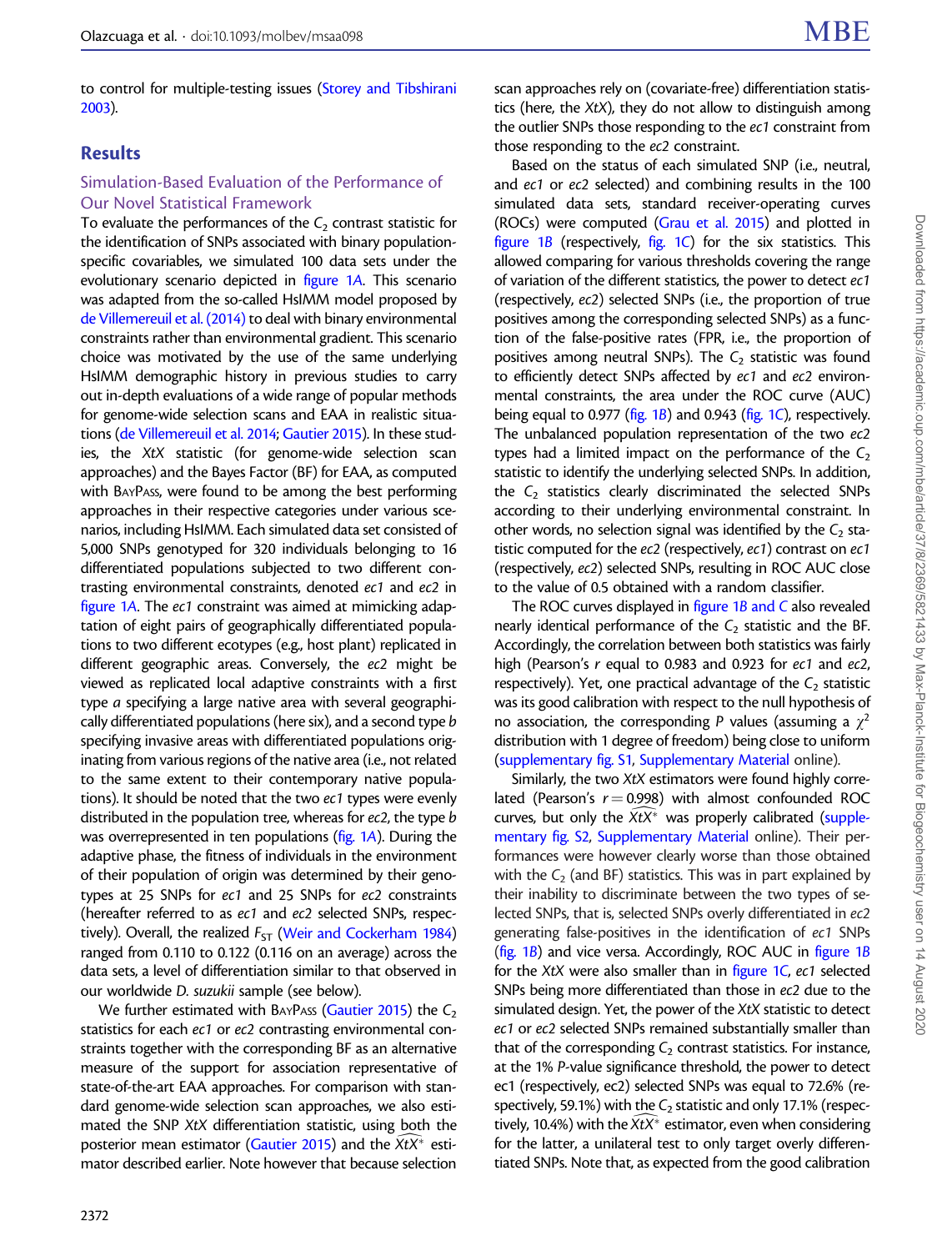<span id="page-4-0"></span>

FIG. 1. Evaluation of the performance of the  $C_2$  contrast statistic on simulated data and comparison with the BF for association and two XtX SNPspecific differentiation estimators. (A) Schematic representation of the demographic scenario used for the simulation. It consists of two successive phases: 1) a neutral divergence phase with migration (only some illustrative migration combinations being represented) leading to the differentiation of an ancestral population into 16 populations after four successive fission events (at generations  $t = 50$ ,  $t = 150$ ,  $t = 200$ , and  $t = 300$ ) and 2) an adaptive phase (lasting 200 generations) during which individuals were subjected to selective pressures exerted by two environmental constraints (ec1 and ec2) each having two possible modalities (a or b) according to their population of origin (i.e., eight possible environments in total). Out of the 5,000 simulated SNPs, the fitness of individuals in the environment of their population of origin was determined by their genotypes at 25 SNPs for ec1 and 25 SNPs for ec2 constraints. In total, 100 data sets were simulated. (B and C) The ROC curves associated with the ec1 and ec2  $C_2$  contrasts and the two corresponding BF for association are plotted together with those associated with the two XtX estimators (i.e., posterior mean estimator XtX, and the new calibrated estimator XtX\*). The FPRs associated with each statistic were obtained from the corresponding neutral SNP estimates combined over the 100 simulated data sets ( $n = 4,950 \times 100 = 495,000$  values in total). Similarly, the TPRs were estimated from either the  $n = 2,500$  combined ec1 (B) or the ec2 (C) selected SNPs. ROC AUC values are given between parentheses.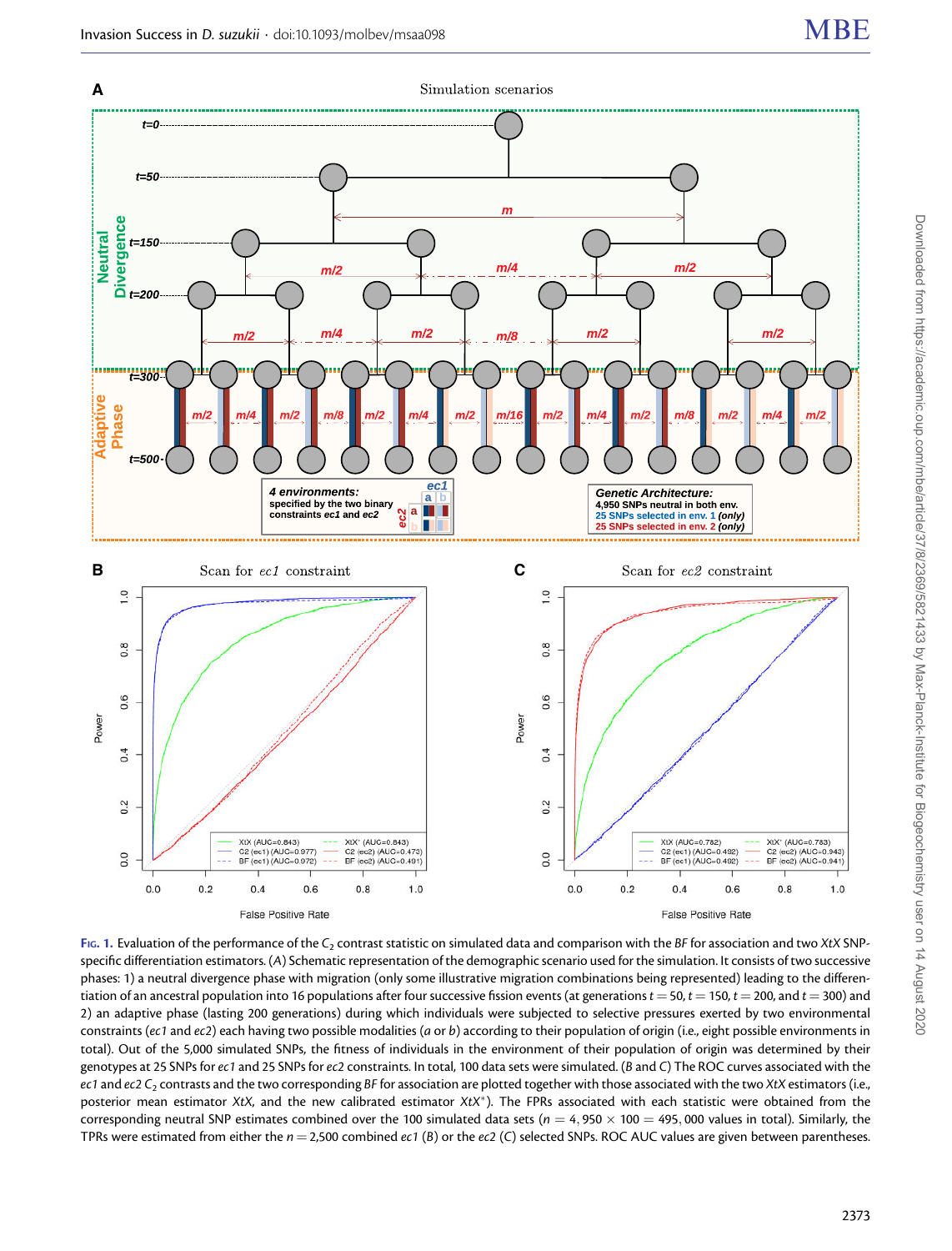<span id="page-5-0"></span>

FIG. 2. Description of the invasion scenarios Inv1 (A) and Inv2 (B) with values of the historical and demographical parameters used to simulated evolutionary neutral SNP data sets. The coordinates of the 22 populations on the first two axes of variation (following singular-value decomposition with the plot.omega function available in the BAYPASS package) of the scaled covariance matrix of allele frequencies  $\Omega_{lnv1}^{\circ}$  (respectively,  $\Omega_{lmz}^{\gamma}$ ) estimated using BAYPASS from the SNP data simulated under Inv1 (respectively, Inv2) are plotted in (C) (respectively, D).

of the  $\widehat{X} t X^{\widehat*}$  statistic, similar results were obtained when considering empirical P-value thresholds computed from the distribution of the XtX statistics estimated from neutral SNPs.

# Robustness of the Different Approaches to Demographic Events Typical of Biological Invasions

The HsIMM scenario used for the above simulations may imperfectly capture some characteristics of the demographic history of invasive species. Indeed, an invasion may be triggered by a relatively small number of colonizers leading to population bottlenecks [\(Estoup et al. 2016](#page-15-0)). Moreover, invasive species, particularly those with low dispersal capabilities (which is not the case of D. suzukii), may be prone to allele surfing, wherein a variant rises to high frequency by chance as the expansion wave advances due to repeated bottlenecks [\(Excoffier and Ray 2008\)](#page-15-0). At the genomic level, such bottleneck events may lead to large but correlated random fluctuations of some variant frequencies in the invasive populations deriving from the founders of the primary introduction, up to the fixation of the same variant in all of them. To evaluate to which extent such demographic events may result in spurious signals of association of some variants with the invasive status of populations, we simulated data sets (with 165,020 and 152,321 evolutionary neutral SNPs, respectively) under two invasion scenarios: 1) the scenario  $lnv1$  (fig. 2A) in which each invasive population of an area derived from the same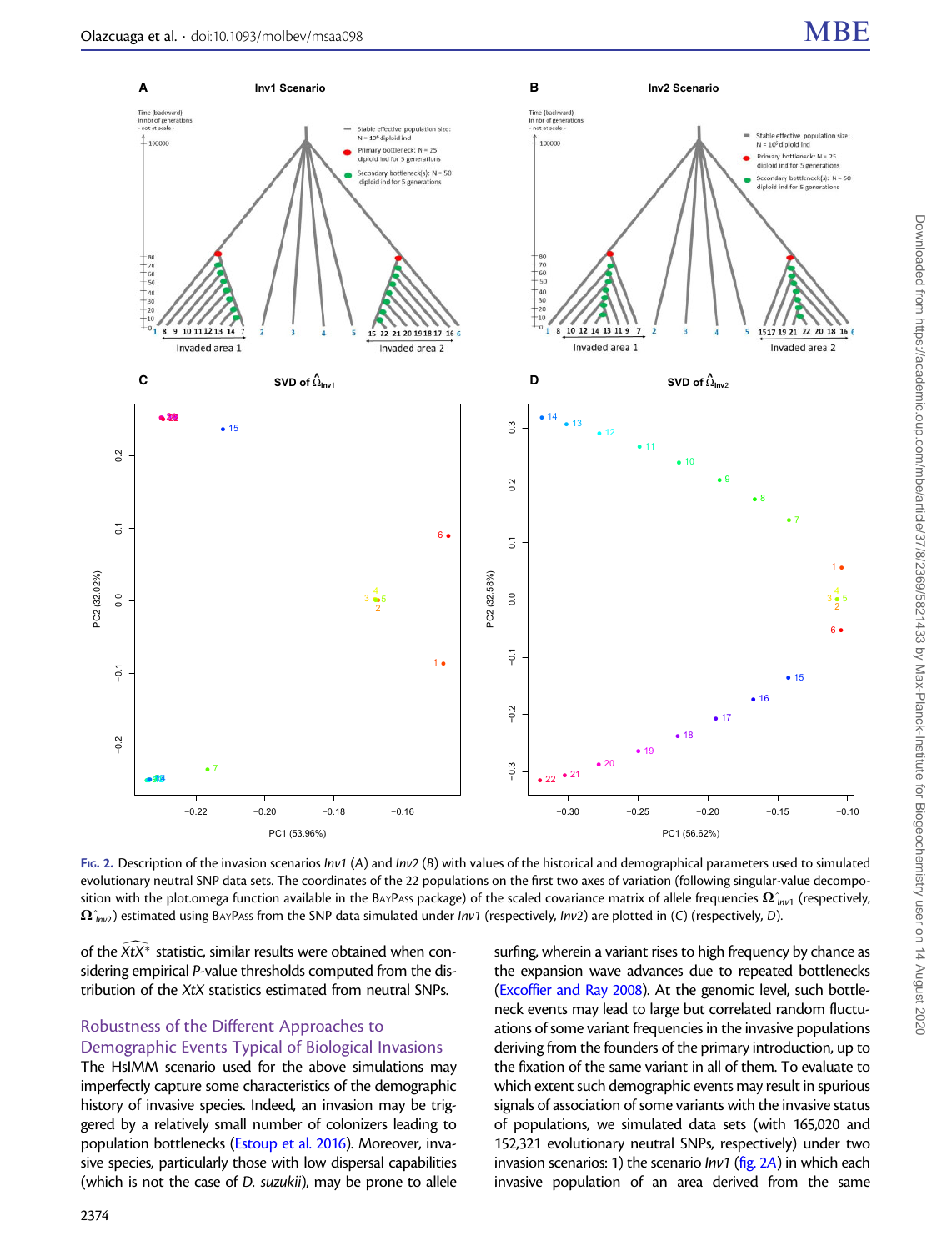Table 1. Proportion of SNPs (FPR) Simulated under the Invasion Scenarios Inv1 ( $n = 165,020$  SNPs) and Inv2 ( $n = 152,321$  SNPs) Displaying Outlying Differentiation (based on the XtX\* statistic) or Showing a Signal of Association with the Population Invasive Status (based on the BF criterion or the  $C_2$  statistic).

|                                                                  | Scenario Inv1                             |                                                       | Scenario Inv2                                            |                                              |  |
|------------------------------------------------------------------|-------------------------------------------|-------------------------------------------------------|----------------------------------------------------------|----------------------------------------------|--|
|                                                                  | All                                       | G1 and G2                                             | All                                                      | G1 and G2                                    |  |
| BF > 20 (>15)                                                    | $1.9\times10^{-4}$ (9.2 $\times10^{-4}$ ) | $2.4 \times 10^{-4}$ (1.0 $\times$ 10 <sup>-3</sup> ) | $2.6 \times 10^{-4}$ (1.1 $\times 10^{-3}$ )             | $3.6 \times 10^{-4}$ (1.3 $\times 10^{-3}$ ) |  |
| $C_2$ q value < 0.01 (< 0.05)<br>$XtX^*$ q value < 0.01 (< 0.05) | 0.0(0.0)<br>0.0(0.0)                      | 0.0(0.0)                                              | 0.0(0.0)<br>$1.3 \times 10^{-5}$ (4.6 $\times 10^{-5}$ ) | $4.6 \times 10^{-5}$ (1.9 $\times 10^{-3}$ ) |  |

NOTE.—Support for association was evaluated using the BAYPASS regression models (BF criterion) or the q value derived from the estimated contrast statistics C<sub>2</sub> for the three different tests comparing the six native populations allele frequencies to: 1) all 16 invasive populations ("all"); 2) the eight invasive populations from the first group ("G1"); or 3) the eight invasive populations from the second group ("G2") [\(supplementary fig. S3](https://academic.oup.com/mbe/article-lookup/doi/10.1093/molbev/msaa098#supplementary-data), [Supplementary Material](https://academic.oup.com/mbe/article-lookup/doi/10.1093/molbev/msaa098#supplementary-data) online). Results from the two latter tests were combined to compute FPRs (columns "G1 and G2" in the table). Note that the BF threshold of 20 dB (respectively, 15 dB) corresponds to decisive (respectively, very strong) evidence in favor of association according to the Jeffreys' rule [\(Jeffreys 1961](#page-16-0)). To account for the bilateral nature of the underlying test (SNPs might be over or underdifferentiated if under directional or balancing selection), the P values derived from the XtX\* statistic were computed as  $p=1-2|\Phi_{\chi^2(j)}(\bar{\text{X}}\text{K}\text{)}-0.5|$ , where  $\Phi_{\chi^2(j)}$  represents the cumulative density function of the  $\chi^2$  distribution with *J* degrees of freedom (here *J* = 22).

primarily introduced population with a bottleneck occurring at different time in the past and 2) the scenario  $lnv^2$  ([fig. 2](#page-5-0)B) in which the invasive populations of an area are successively founded one after the other with a bottleneck event at each foundation, a process likely to favor allele surfing during geographic range expansion. As for the D. suzukii case study detailed below, the two scenarios consisted of six native populations with a moderate level of genetic structuring (realized  $F_{ST}$  equal to 4.95% and 4.93%, respectively) and two groups of eight invasive populations, each group originating from one of the native populations and corresponding to a given invaded area. For the scenario Inv1, the chosen simulation parameters resulted in a realized  $F_{ST}$  within each group of 3.49% and 3.48% and an overall realized  $F_{ST}$  (among the 22 simulated native and invasive populations) of 9.60%. In the scenario Inv2, the succession of bottlenecks led to an increased level of differentiation among the invasive populations, compared with the scenario  $Inv1$ , with a realized  $F_{ST}$ within each of the two groups equal to 5.76% and 5.77% and an overall realized  $F_{ST}$  of 14.5%.

We ran BAYPASS on the two data sets simulated under the invasion scenarios Inv1 and Inv2 to identify outlying differentiated SNPs (based on the  $XtX^*$  statistic) and to evaluate the support for association of each SNP with the invasive population status (based on both the  $C_2$  statistic and the BF criterion). Three different association tests were used to compare the six native populations with: 1) all the 16 invasive populations ( $C_2^{\text{all}}$  and BF<sup>all</sup>); 2) the eight invasive populations from the first group ( $C_2^{G1}$  and BF<sup>G1</sup>); or 3) the eight invasive populations from the second group ( $C_2^{\rm G2}$  and BF $^{\rm G2}$ ). As shown in [figure 2](#page-5-0)C and D, the estimated scaled covariance matrices  $\Omega$ provided an overall structuring of genetic diversity across the 22 simulated populations that was consistent with the simulated histories. The singular-value decomposition of the two  $\Omega$  matrices separated the populations according to their invasive or native origins in the first axis of variation, whereas the second axis separated the two groups of invasive populations. Under the Inv2 scenario, the successive bottlenecks at the origin of the different invasive populations also resulted in their clear separation on the first axis ([fig. 2](#page-5-0)D). These results suggest that the shared population history may be globally well accounted for by the model. Accordingly, the

distribution of the  $P$  values derived from the  $XtX^*$  was close to uniform for the scenario *lnv1* [\(supplementary fig. S3](https://academic.oup.com/mbe/article-lookup/doi/10.1093/molbev/msaa098#supplementary-data)A, [Supplementary Material](https://academic.oup.com/mbe/article-lookup/doi/10.1093/molbev/msaa098#supplementary-data) online) as expected given that all the analyzed SNPs evolved neutrally. This resulted in a desired null FPR at both the 1% and the 5% q-value thresholds (table 1). Yet, for the *Inv2* scenario, we observed an (undesirable) excess of small P values derived from the  $XtX^*$ . However, this feature only resulted in an almost null FPR after correcting for multiple testing, the FPR being equal to only  $4.6 \times 10^{-5}$  at the 5% *q*-value threshold (table 1).

Similar patterns were observed for the distribution of the P values derived from the different  $C_2$  statistics [\(supplementary](https://academic.oup.com/mbe/article-lookup/doi/10.1093/molbev/msaa098#supplementary-data) [fig. S3](https://academic.oup.com/mbe/article-lookup/doi/10.1093/molbev/msaa098#supplementary-data)C and D, [Supplementary Material](https://academic.oup.com/mbe/article-lookup/doi/10.1093/molbev/msaa098#supplementary-data) online). Note that for the Inv1 scenario, we observed a smaller proportion of small  $C_2$  P values than expected under uniform expectation that might originate from an imperfect deshrinking of the standardized allele frequencies. Overall, the FPR associated with the  $C_2$  statistics was null at the 1% q-value threshold for both the scenarios Inv1 and Inv2 except, for the latter, when considering  $C_2^{G1}$  and  $C_2^{G2}$  group-specific contrasts for which the FPR was equal to  $4.6 \times 10^{-5}$  (table 1). At the stringent decisive evidence threshold of 20 dB ([Jeffreys 1961](#page-16-0)) on BF, the FPR was always one order of magnitude higher ranging from  $1.9 \times 10^{-4}$  to 3.6  $\times$  10<sup>-4</sup> across the different analyses. This may result in a substantial amount of false-positives on (real) data sets of million SNPs.

Interestingly, [supplementary figure S3](https://academic.oup.com/mbe/article-lookup/doi/10.1093/molbev/msaa098#supplementary-data)E and F, [Supplementary Material](https://academic.oup.com/mbe/article-lookup/doi/10.1093/molbev/msaa098#supplementary-data) online, showed that the SNPs with the highest BF were clearly different from those with the highest  $C_2$  suggesting that  $C_2$  and BF may actually be sensitive to different confounding structuring of SNP genetic diversity. As detailed in [supplementary table S1](https://academic.oup.com/mbe/article-lookup/doi/10.1093/molbev/msaa098#supplementary-data), [Supplementary](https://academic.oup.com/mbe/article-lookup/doi/10.1093/molbev/msaa098#supplementary-data) [Material](https://academic.oup.com/mbe/article-lookup/doi/10.1093/molbev/msaa098#supplementary-data) online, for the simulated data set Inv2, the median of the SNP-specific  $F_{ST}$  computed within all the invasive populations was equal to 0.12 across the 162 top  $BF<sup>all</sup>$  SNPs (with a  $BF^{all}$  > 15), close to the median computed over all the simulated SNPs, but far lower than the median computed across the 74 top  $C_2^{\text{all}}$  SNPs (with a  $C_2^{\text{all}}$  derived P value  $> 10^{-4}$ ). Accordingly, the size of the allele frequency range within the invasive populations was larger for the top  $C_2^{\text{all}}$ SNPs than for the top  $BF<sup>all</sup>$  SNPs (0.745 against 0.450); but the reverse was observed within native populations. In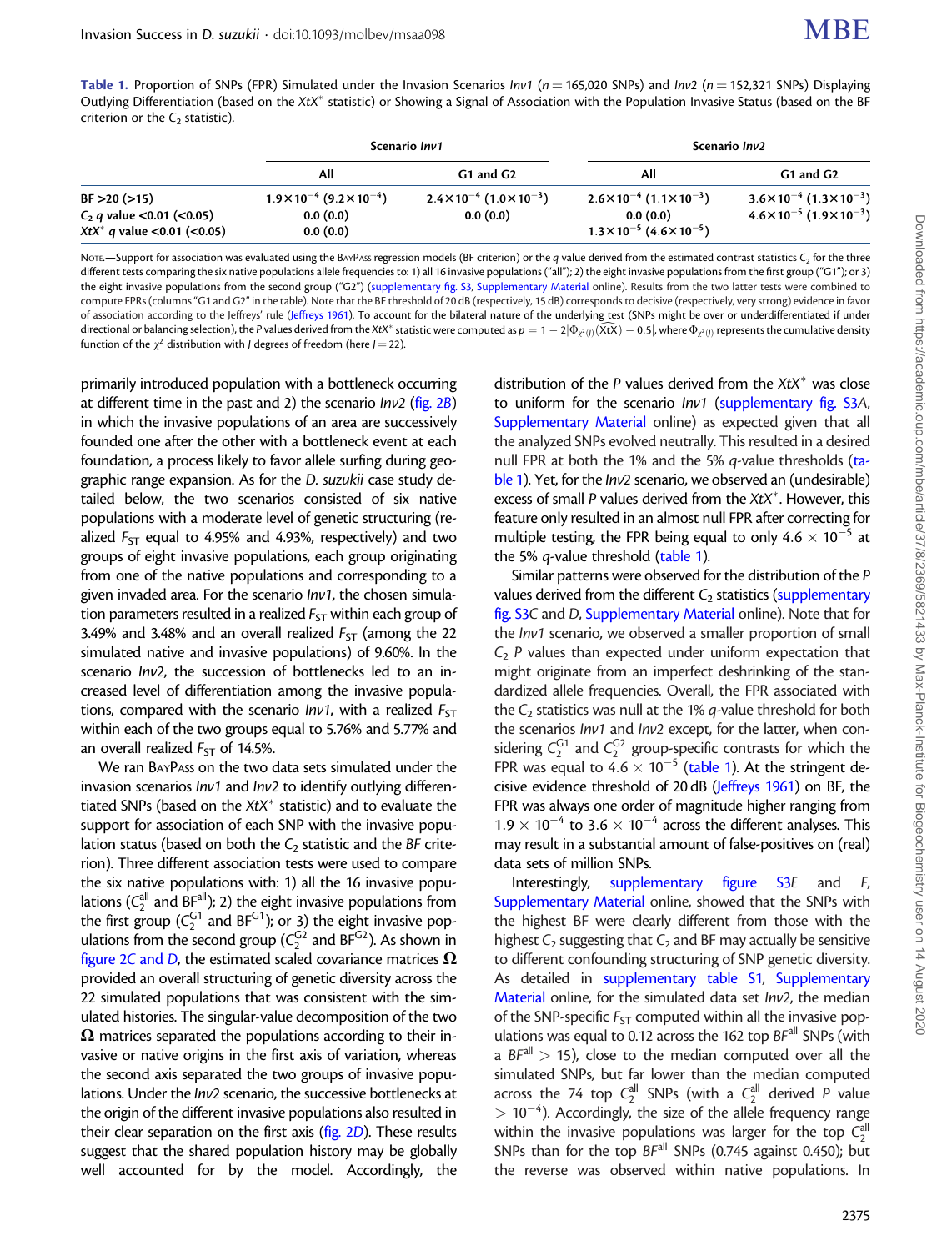addition, the average allele frequencies of the top  $C_2^{\text{all}}$  SNPs were far smaller (median of 0.017) with a smaller range of variation (median of 0.070) when compared with top BF<sup>all</sup> SNPs (median of 0.251) characterized by a wider range of variation (median of 0.215), whereas the same values computed over all the SNPs were intermediary between these two extremes. Overall, these results suggest that, in such invasion scenarios, the regression analysis based on BF may be more sensitive to neutral variants common in the native populations and displaying rather homogeneous allele frequencies within the invasive populations. In contrast, the  $C_2$  statistic appears more sensitive to variants rare in the native populations and raising to high allele frequencies with high heterogeneity in the invasive populations. Yet, correction for multiple testing on the  $C_2$  derived P value turned out to more efficiently control for FPRs than standard thresholds on the BF, and this for both simulated invasion scenarios.

## Genome-Wide Scan for Association with Invasion Success in D. suzukii

To identify genomic regions associated with the invasion success of D. suzukii, we carried out a genome scan, based on the  $C_2$  statistic, to contrast the patterns of genetic diversity among 22 populations originating from either the native  $(n=6$  populations) or invaded areas (n = 16 populations) ([fig. 3](#page-8-0)A). To that end, we sequenced pools of 50–100 individuals representative of each population [\(supplementary table](https://academic.oup.com/mbe/article-lookup/doi/10.1093/molbev/msaa098#supplementary-data) [S2](https://academic.oup.com/mbe/article-lookup/doi/10.1093/molbev/msaa098#supplementary-data), [Supplementary Material](https://academic.oup.com/mbe/article-lookup/doi/10.1093/molbev/msaa098#supplementary-data) online) and mapped the resulting sequencing reads onto the newly released WT3-2.0 D. suzukii genome assembly ([Paris et al. 2020](#page-16-0)). These Pool-Seq data allowed the characterization of 11,564,472 autosomal and 1,966,184 X-linked SNPs segregating in the 22 populations that were subsampled into 154 autosomal and 26 X-linked data sets (of  $\sim$  75,000 SNPs each) for further analyses.

The overall differentiation was estimated using the recently developed  $F_{ST}$  estimator for Pool-Seq data [\(Hivert et al. 2018\)](#page-16-0). It ranged from 8.86% to 9.02% (8.95% on an average) for the autosomal data sets and from 17.6% to 17.8% (17.8% on an average) for the X-chromosome data sets. Although a higher genetic differentiation is expected for the X-chromosome even under equal contribution of males and females to demography, the almost twice higher overall differentiation observed for the X chromosome compared with autosomes might have been accentuated by unbalanced sex ratio (e.g., polyandry), male-biased dispersal, or a higher impact of selection on the Xchromosome [\(Clemente et al. 2018](#page-15-0)). Inferring sex-specific demography was beyond the scope of the present study, but for our purposes, this finding justified to perform separate genome scans on autosomal and X-linked SNPs.

We ran BAYPASS on the different data sets to estimate, for every SNPs, the  $C_2$  statistic that contrasts the allele frequencies of native and invasive populations, while accounting for their shared population history as summarized in the scaled covariance matrix  $\Omega$ . Interestingly, the estimated  $\Omega$  matrices for autosomal and X-linked SNPs resulted in a similar structuring of the genetic diversity across the 22 populations [\(sup](https://academic.oup.com/mbe/article-lookup/doi/10.1093/molbev/msaa098#supplementary-data)[plementary fig. S4,](https://academic.oup.com/mbe/article-lookup/doi/10.1093/molbev/msaa098#supplementary-data) [Supplementary Material](https://academic.oup.com/mbe/article-lookup/doi/10.1093/molbev/msaa098#supplementary-data) online), which may rule out selective forces as the main driver of the

differences of global differentiation levels observed between the two chromosome types. Note also that the representation of the two major axes of variation of  $\Omega$  [\(supplementary](https://academic.oup.com/mbe/article-lookup/doi/10.1093/molbev/msaa098#supplementary-data) [fig. S4,](https://academic.oup.com/mbe/article-lookup/doi/10.1093/molbev/msaa098#supplementary-data) [Supplementary Material](https://academic.oup.com/mbe/article-lookup/doi/10.1093/molbev/msaa098#supplementary-data) online) resulted in a pattern intermediary between the ones obtained when analyzing the data simulated above under the invasion scenarios Inv1 and  $Inv2$  ( $fig. 2$ ). The distribution of the P values derived from the  $C<sub>2</sub>$  statistics was well-behaved, being close to uniform for higher P values ([supplementary fig. S5](https://academic.oup.com/mbe/article-lookup/doi/10.1093/molbev/msaa098#supplementary-data)A, [Supplementary](https://academic.oup.com/mbe/article-lookup/doi/10.1093/molbev/msaa098#supplementary-data) [Material](https://academic.oup.com/mbe/article-lookup/doi/10.1093/molbev/msaa098#supplementary-data) online). To account for multiple-testing issues, we used the qvalue R package [\(Storey and Tibshirani 2003](#page-16-0)) to compute the individual SNP q values plotted in [figure 3](#page-8-0)B.

A striking feature of the resulting Manhattan plot was the lack of clustering of SNPs with high q values which might be related to a small extent of linkage disequilibrium (LD) across the D. suzukii populations, as expected from their large effective populations sizes [Fraimout et al. \(2017\).](#page-15-0) We identified 101 SNPs (including three X-linked) that were significant at the 1% q-value threshold (i.e., 1% of these 101 SNPs are expected to be false-positives). As a matter of comparison, we also estimated the BF for association of the (standardized) population allele frequencies with the native or invasive status of the population, that is, under a parametric regression model [\(Gautier 2015\)](#page-16-0) ([supplementary fig. S6](https://academic.oup.com/mbe/article-lookup/doi/10.1093/molbev/msaa098#supplementary-data)A, [Supplementary](https://academic.oup.com/mbe/article-lookup/doi/10.1093/molbev/msaa098#supplementary-data) [Material](https://academic.oup.com/mbe/article-lookup/doi/10.1093/molbev/msaa098#supplementary-data) online). Out of the 101 significant SNPs previously identified, 80 displayed a BF >20 dB, the threshold for decisive evidence according to the Jeffreys' rule [\(Jeffreys 1961\)](#page-16-0). However, in total, 6,406 SNPs displayed a BF >20 dB probably due to an increase of false-positives at this threshold (see above simulations under invasion scenarios). We also compared the  $C_2$  statistic with the XtX measure of overall differentiation. The (two-sided) P values derived from the latter were also well behaved [\(supplementary fig. S5](https://academic.oup.com/mbe/article-lookup/doi/10.1093/molbev/msaa098#supplementary-data)B, [Supplementary Material](https://academic.oup.com/mbe/article-lookup/doi/10.1093/molbev/msaa098#supplementary-data) online) and allowed the computation of q values to control for multiple testing. As shown in [supplementary figure S6](https://academic.oup.com/mbe/article-lookup/doi/10.1093/molbev/msaa098#supplementary-data)B, [Supplementary Material](https://academic.oup.com/mbe/article-lookup/doi/10.1093/molbev/msaa098#supplementary-data) online, at the same 1%  $q$ -value threshold for XtX, 71 out of the 101 $C_2$ significant SNPs were significantly differentiated but they represented only a small proportion of the 35,546 significantly differentiated SNPs. This is not surprising since invasion success is obviously not the only selective constraint exerted on the 22 worldwide populations considered here.

The North-American (plus Brazil) and European (plus La Réunion Island) populations globally represent separate invasion routes that can be considered as two independent invasion replicates [\(fig. 3](#page-8-0)A). Interestingly enough, this feature of historical invasion fits well with the overall pattern of structuring of genetic diversity inferred from the  $\Omega$  matrix estimated with our Pool-Seq data (see above and [supplementary](https://academic.oup.com/mbe/article-lookup/doi/10.1093/molbev/msaa098#supplementary-data) [fig. S4,](https://academic.oup.com/mbe/article-lookup/doi/10.1093/molbev/msaa098#supplementary-data) [Supplementary Material](https://academic.oup.com/mbe/article-lookup/doi/10.1093/molbev/msaa098#supplementary-data) online). To identify signals common or specific to each invasion routes, we estimated the  $C_2$  statistic associated with the invasive versus native status focusing either on the native and invasive populations of the European invasion route  $(C_2^{EU})$ , or native and invasive populations of the American invasion route  $(C_2^{AM})$ . Note that the two invasion routes were both represented by eight invasive populations, suggesting similar power for the two  $C_2^{EU}$ and  $C_2^{AM}$  statistics. As observed above, the distribution of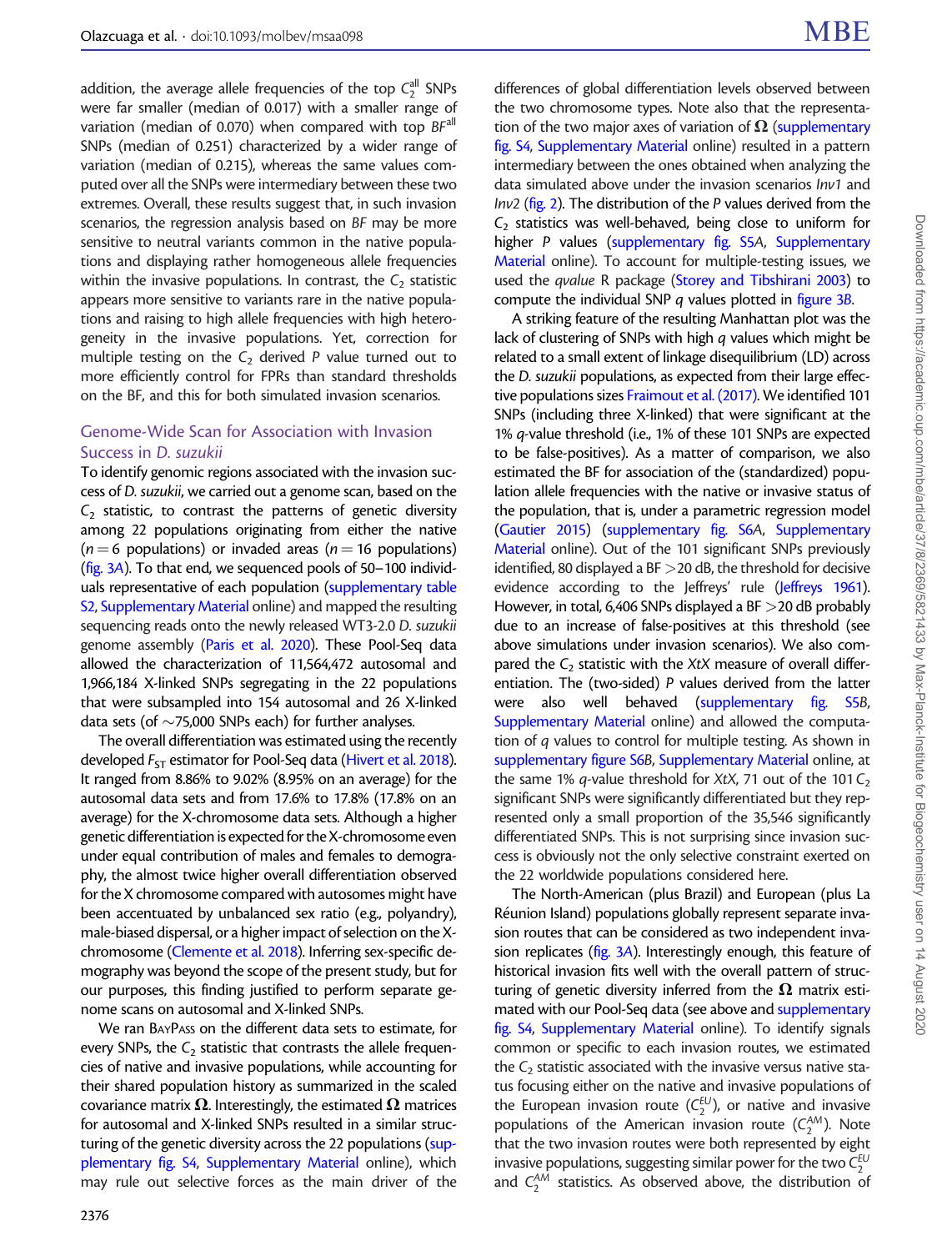<span id="page-8-0"></span>



FIG. 3. Whole-genome scan for association with invasion success in Drosophila suzukii. (A) Geographic location of the 22 D. suzukii population samples genotyped using a pool-sequencing methodology. Population samples from the native range are in blue and those from the invaded range are in red (American invasion route) or light red (European invasion route) ([Fraimout et al. 2017\)](#page-15-0). See [supplementary table S2](https://academic.oup.com/mbe/article-lookup/doi/10.1093/molbev/msaa098#supplementary-data), [Supplementary](https://academic.oup.com/mbe/article-lookup/doi/10.1093/molbev/msaa098#supplementary-data) [Material](https://academic.oup.com/mbe/article-lookup/doi/10.1093/molbev/msaa098#supplementary-data) online, for details on each population sample. (B) Manhattan plot of the SNP q values on a  $-$  log 10 scale derived from the estimated  $C_2$ statistics for the native versus invasive status contrast of the 22 worldwide D. suzukii populations. SNPs are ordered by their position on their contig of origin displayed with alternating dark blue and light blue color when autosomal and dark green and light green when X-linked. The horizontal dashed line indicates the 1% q-value threshold (here corresponding to a P-value threshold of 8.49  $\times$  10<sup>-8</sup>) which gives the expected false-discovery rate, that is, the expected proportion of false-positives among the 110 SNPs (highlighted in the plot) above this threshold.

*P* values derived from  $C_2^{EU}$  and  $C_2^{AM}$  were found well behaved ([supplementary fig. S5](https://academic.oup.com/mbe/article-lookup/doi/10.1093/molbev/msaa098#supplementary-data)C and D, [Supplementary Material](https://academic.oup.com/mbe/article-lookup/doi/10.1093/molbev/msaa098#supplementary-data) online, respectively) and hence q values to control for multiple testing could be confidently computed. The crosscomparisons of the  $C_2$  statistics considering the 22 worldwide

populations (hereafter denoted  $C_2^{WW}$ ), the  $C_2^{EU}$  and the  $C_2^{AM}$  versus are plotted in [figure 4](#page-9-0)A ( $C_2^{EU}$  versus  $C_2^{WW}$ ), B ( $C_2^{AM}$  versus  $C_2^{WW}$ ), and C ( $C_2^{AM}$  versus  $C_2^{EU}$ ).

In total, 204 SNPs (detailed in [supplementary table S3,](https://academic.oup.com/mbe/article-lookup/doi/10.1093/molbev/msaa098#supplementary-data) [Supplementary Material](https://academic.oup.com/mbe/article-lookup/doi/10.1093/molbev/msaa098#supplementary-data) online) were significant in at least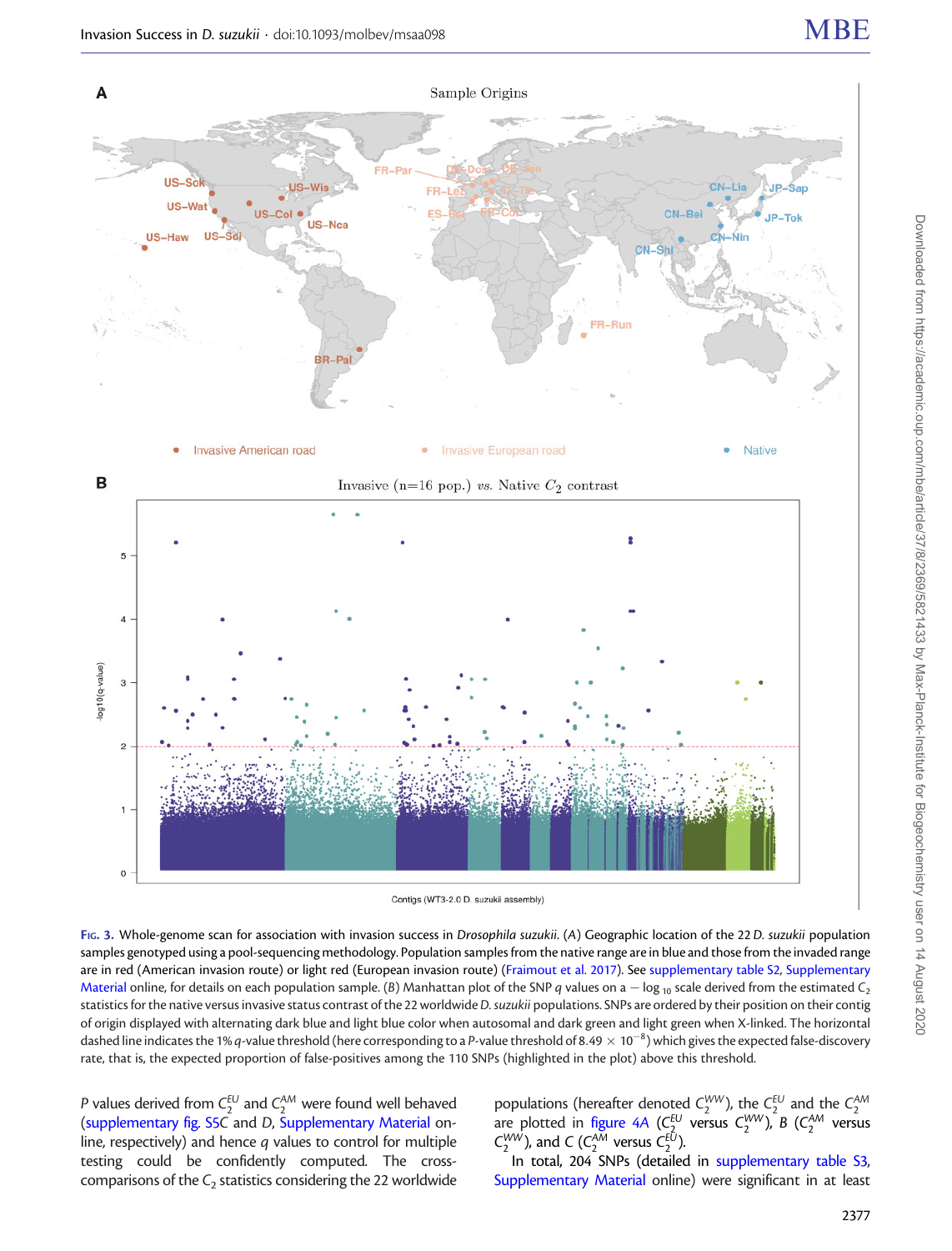<span id="page-9-0"></span>

Fig. 4. Pairwise comparison of the q values derived from the  $C_2^{EU}$  (native vs. invasive Drosophila suzuki populations of the European invasion route) versus the  $C_2^{WW}$  (native vs. worldwide invasive populations) statistics (A), the  $C_2^{AM}$  (native vs. invasive populations of the American invasion route) versus the  $C_2^{WW}$  statistic (B), and the  $C_2^{AM}$  versus the  $C_2^{EU}$  statistics (C). In (A), (B), and (C), the dashed vertical and horizontal lines indicate the 1%  $q$ value threshold for the  $C_2$  derived q values. (D) Venn diagram of the number of SNPs significant at the 1% q values among the three contrast analyses ( $C_2^{WW},\ C_2^{EU}$  and  $C_2^{AM}$ ). Values for the autosomal (X-linked) SNPs are plotted in purple (green).

one of the three contrasts at the 1% q-value threshold. The overlap among the three different sets of significant SNPs was summarized in the Venn diagram displayed in figure 4D. Among the 68 SNPs significant for the  $C_2^{EU}$ , 15 were also significant for  $C_2^{WW}$  and 49 were not significant in the other tests. Likewise, among the 72 SNPs found significant for the  $C_2^{AM}$ , 14 were also significant for  $C_2^{WW}$  and 54 were not significant in the other tests. Hence, the majority of the significant SNPs identified with either the  $\mathsf{C}_2^{\mathsf{EU}}$  or the  $\mathsf{C}_2^{\mathsf{AM}}$  contrasts might be viewed as specific to one of the two invasion routes, the signal being lost in the global worldwide comparison for a substantial proportion of them. This is presumably due to a reduced power resulting from the addition of noninformative populations when computing the  $C_{2}^{WW}$  statistic. Conversely, 68 SNPs found significant with  $C_2^{WW}$  were neither significant with  $\zeta_2^{\text{EU}}$  nor  $\zeta_2^{\text{AM}}$  contrasts. These SNPs might correspond to partially convergent signals among the two invasion routes

(i.e., the informative populations are distributed among the two routes). Most interestingly, four SNPs were found significant at the 1% q-value threshold in the three contrast analyses ( $C_2^{EU}$ ,  $C_2^{AM}$  and  $C_2^{WW}$ ) and might thus be viewed as strong candidates for association with the global worldwide invasion success of D. suzukii.

## Annotation of Candidate SNPs

For annotation purposes, we relied on genomic resources available in D. melanogaster, a model species closely related to D. suzukii. More specifically, we extracted from the WT3- 2.0 D. suzukii genome assembly 5-kb-long genomic sequences surrounding each of the 204 SNPs identified above and aligned them onto the *dmel*6 reference genome [\(Hoskins](#page-16-0) [et al. 2015\)](#page-16-0) using the BLAT algorithm implemented in the program pblat ([Wang and Kong 2019\)](#page-16-0). The gene annotation available from the UCSC genome browser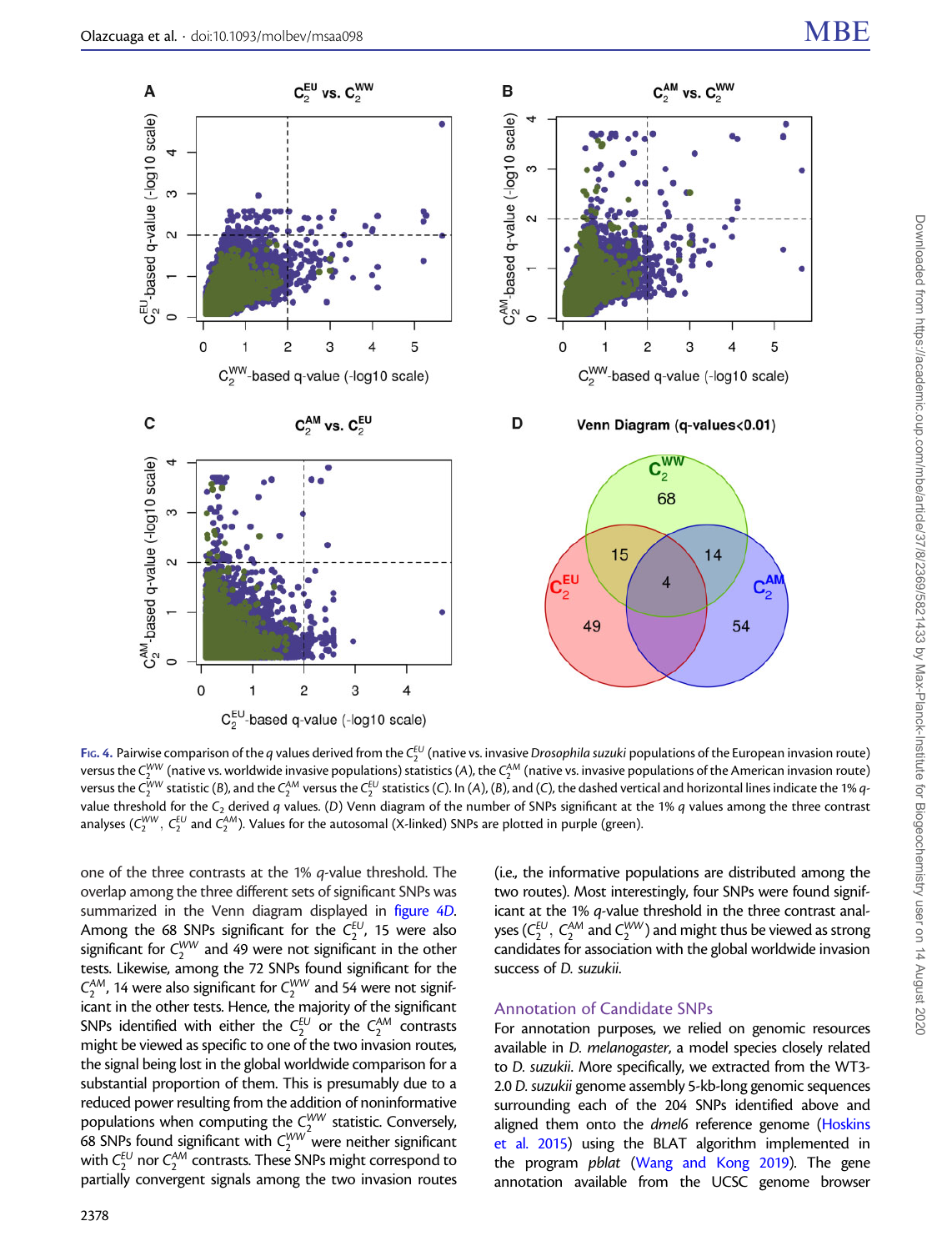| Table 2. Description of the 26 Orthologous Drosophila melanogaster Genes Represented by At Least Two of the 204 SNPs Found Significant for                   |
|--------------------------------------------------------------------------------------------------------------------------------------------------------------|
| One of the Three Contrast Analyses, $C_2^{WW}$ (6 native vs. 16 invasive populations), $C_2^{EU}$ (six native vs. eight invasive populations of the European |
| invasion route), and $C_2^{\text{AM}}$ (six native vs. eight invasive populations of the American invasion route).                                           |

|                                                        |                           | <b>Number of Significant SNPs</b> |                |              |              |
|--------------------------------------------------------|---------------------------|-----------------------------------|----------------|--------------|--------------|
| Drosophila melanogaster Gene (full name)               | Position on dmel6 (in kb) | All $C_2$ (dist. in bp)           | $C_2^{WW}$     | $C_2^{EU}$   | $C_2^{AM}$   |
| Der-1 (Derlin-1)                                       | chr2L:1,974-1,975         | 2(236)                            | 1              |              | $\mathbf{1}$ |
| Gdi (GDP dissociation inhibitor)                       | chr2L:9,492-9,495         | 4(342)                            | 4              | 4            |              |
| IncRNA:CR45693 (long noncoding RNA)                    | chr2L:14,51-14,512        | 2(14)                             | 2              |              |              |
| Tpr2 (tetratricopeptide repeat protein 2)              | chr2L:16,492-16,507       | 2(8)                              |                | $\mathbf{2}$ |              |
| Ret (Ret oncogene)                                     | chr2L:21,182-21,199       | 2(70)                             | $\overline{2}$ |              |              |
| tou (toutatis)                                         | chr2R:11,579-11,616       | 2(18)                             | 1              |              | $\mathbf{2}$ |
| jeb (jelly belly)                                      | chr2R:12,091-12,119       | 2(14)                             | $\mathbf{2}$   |              |              |
| CG5065                                                 | chr2R:16,608-16,625       | 2(13)                             |                | $\mathbf{2}$ |              |
| bab2 (bric a brac 2)                                   | chr3L:1,140-1,177         | 2(11,189)                         | 1              |              | 1            |
| axo (axotactin)                                        | chr3L:4,630-4,687         | 2(25,886)                         |                |              |              |
| RhoGEF64C ( $\rho$ guanine nucl. exch. fact. at 64 °C) | chr3L:4,693-4,796         | 2(8)                              | $\mathbf{2}$   |              | 1            |
| CG7509                                                 | chr3L:4,803-4,805         | 2(5)                              |                | 2            |              |
| Con (connectin)                                        | chr3L:4,938-4,976         | 2(616)                            | 1              |              |              |
| Ets65A (Ets at 65A)                                    | chr3L:6,098-6,124         | 2(27,998)                         | 1              |              |              |
| IncRNA:CR45759 (long noncoding RNA)                    | chr3L:6,787-6,787         | 4(106)                            |                |              | 4            |
| ome (omega)                                            | chr3L:14,673-14,748       | 2(1)                              | $\mathbf{2}$   |              |              |
| sa (spermatocyte arrest)                               | chr3L:21,405-21,407       | 2(61)                             |                |              |              |
| yellow-e (yellow-e)                                    | chr3R:13,410-13,415       | 3(33)                             | 3              |              | 1            |
| cv-c (crossveinless c)                                 | chr3R:14,392-14,482       | 4(2,737)                          |                |              | 3            |
| osa (osa)                                              | chr3R:17,688-17,718       | 2(29)                             |                |              | $\mathbf{2}$ |
| cpo (couch potato)                                     | chr3R:17,944-18,016       | 3 (193)                           | 3              | $\mathbf{2}$ | 3            |
| Rh3 (rhodopsin 3)                                      | chr3R:20,081-20,082       | 2(5,709)                          | 2              |              |              |
| Ctl2 (choline transporter-like 2)                      | chr3R:29,123-29,128       | 2(3)                              |                |              | $\mathbf{2}$ |
| Syt12 (synaptotagmin 12)                               | chrX:13,359-13,368        | 3(65)                             | 1              |              | $\mathbf{2}$ |
| Ac13E (adenylyl cyclase 13E)                           | chrX:15,511-15,554        | 4 (19)                            |                |              | 4            |
| Axs (abnormal X segregation)                           | chrX:16,680-16,684        | 2(11)                             |                |              | 2            |

NOTE.—The third column gives the overall number of significant SNPs (at the 1% q-value threshold) and their maximal spacing in bp (on the D. suzukii assembly). Columns 4–6 give the number of significant SNPs for each of the three contrast analyses.

(https://genome.ucsc.edu/, last accessed April 2020) allowed us to map 169 SNPs out of the 204 SNPs onto 130 different D. melanogaster genes, 145 SNPs lying within the gene sequences and 24 <2.5 kb apart (our predefined threshold; [supplementary table S3](https://academic.oup.com/mbe/article-lookup/doi/10.1093/molbev/msaa098#supplementary-data), [Supplementary Material](https://academic.oup.com/mbe/article-lookup/doi/10.1093/molbev/msaa098#supplementary-data) online). Only one of the four SNPs significant for the three contrasts  $(C_2^{WW}, C_2^{EU}$  and  $C_2^{AM}$ ) could not be assigned to a D. melanogaster gene, because its derived 5-kb-long sequences aligned onto a D. melanogaster sequence located 10 kb away from the closest annotated gene.

Most of the 130 identified genes (80%) were represented by a single SNP, a feature in agreement with the visual lack of clustering of SNPs with strong signal already observed in the Manhattan plot [\(fig. 3](#page-8-0)B). It should be noticed that 14 of the 130 genes ( $\sim$ 11%) were long noncoding RNA. We however decided to focus on the 26 genes that were represented by at least two SNPs significant in one of the three contrast analyses; see table 2 for details. The significant SNPs underlying the different genes tended to be very close, spanning a few bp (span  $>1$  kb for only five genes). In particular, we observed doublet variants (i.e., adjacent SNPs in complete LD) within three genes (cpo, ome, and lnc: CR45759).

Among these 26 candidate genes, 10 and 12 might be considered as specific to the European and American invasion routes, respectively, since they did not contain any SNP

significant for the alternative contrasts. Only two genes contained SNPs significant in all three contrast analyses: RhoGEF64C with one SNP and cpo with two SNPs. Such convergent signals of association with invasive status in the two independent invasion routes were particularly convincing. The median allele frequencies (computed from raw read counts) for the reference allele underlying the corresponding RhoGEF64C significant SNP was 0.09 (from 0.00 to 0.44) in the native populations compared with 0.93 (from 0.90 to 0.98) and 0.87 (from 0.59 to 1.00) in the invasive populations of the European and American invasion routes, respectively ([sup](https://academic.oup.com/mbe/article-lookup/doi/10.1093/molbev/msaa098#supplementary-data)[plementary table S3,](https://academic.oup.com/mbe/article-lookup/doi/10.1093/molbev/msaa098#supplementary-data) [Supplementary Material](https://academic.oup.com/mbe/article-lookup/doi/10.1093/molbev/msaa098#supplementary-data) online). Similarly, the two SNPs significant for the three contrast analyses in the *cpo* gene actually formed a doublet with a median reference allele frequency of 0.20 (from 0.02 to 0.33) in the native populations compared with 0.99 (from 0.91 to 1.00, excluding the outlying Hawaiian population) in the invasive populations of the European and American invasion routes, respectively [\(supplementary table S3,](https://academic.oup.com/mbe/article-lookup/doi/10.1093/molbev/msaa098#supplementary-data) [Supplementary](https://academic.oup.com/mbe/article-lookup/doi/10.1093/molbev/msaa098#supplementary-data) [Material](https://academic.oup.com/mbe/article-lookup/doi/10.1093/molbev/msaa098#supplementary-data) online). Finally, for both the genes RhoGEF64C and cpo, all D. suzukii extended sequences underlying the corresponding SNPs aligned within potentially rapidly evolving intronic sequences. These sequences nevertheless displayed substantial similarities with other related Drosophila species, as shown in [supplementary figure S7](https://academic.oup.com/mbe/article-lookup/doi/10.1093/molbev/msaa098#supplementary-data), [Supplementary Material](https://academic.oup.com/mbe/article-lookup/doi/10.1093/molbev/msaa098#supplementary-data) online, for the gene cpo.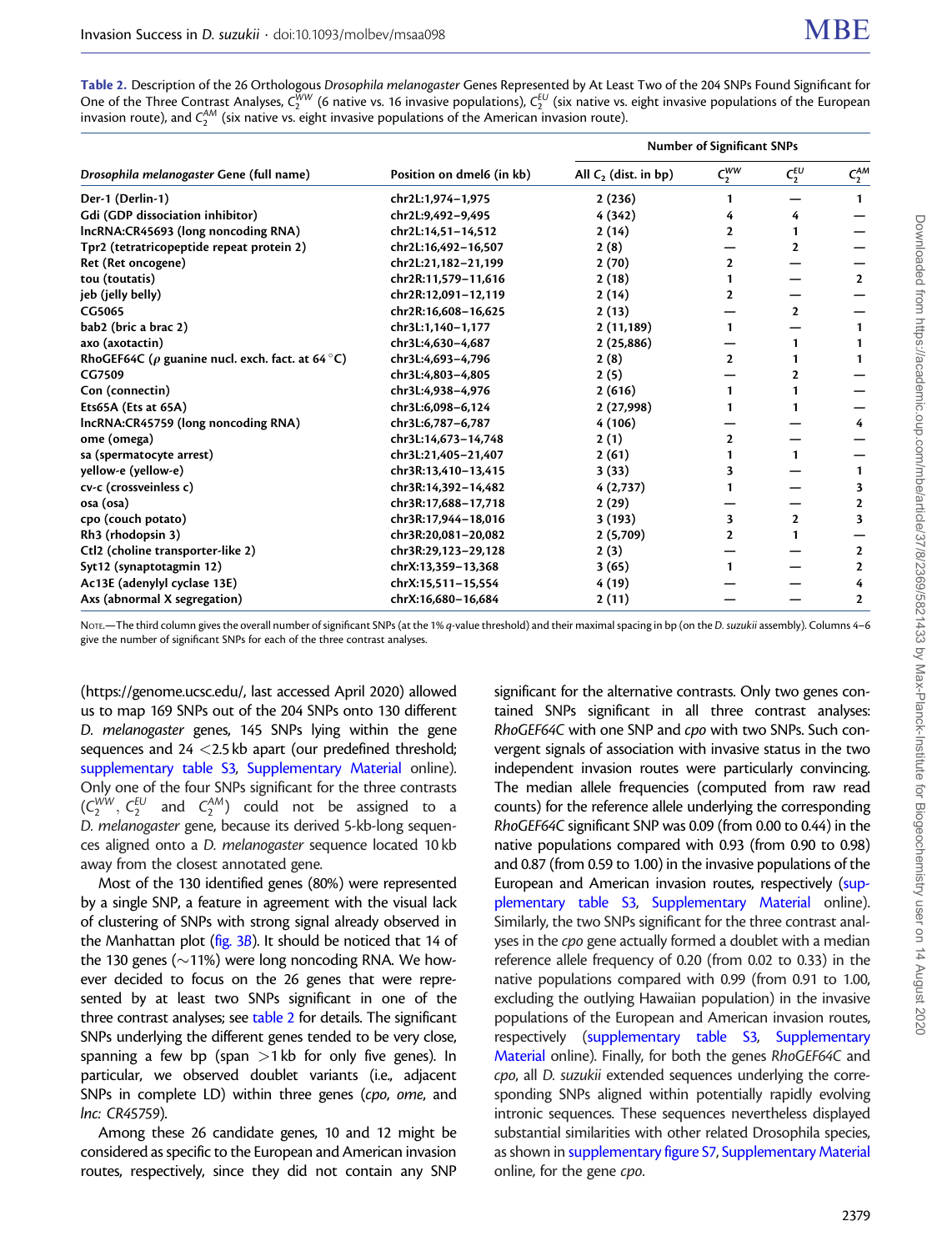# **Discussion**

We characterized the genome response of D. suzukii during its worldwide invasion by conducting a genome-wide scan for association with the invasive or native status of the sampled populations. To that end, we relied on the newly developed  $C_2$  statistic that was aimed at identifying significant allele frequencies differences between two contrasting groups of populations while accounting for their overall correlation structure due to the shared population history. Our approach identified genomic regions and candidate genes most likely involved in adaptive processes underlying the invasion success of D. suzukii.

Overall, we found that a relatively small number of SNPs were significantly associated with the invasive status of D. suzukii populations. This may seem surprising since the binary trait under study (invasive versus native) is complex in the sense that numerous biological differences may characterize invasive and native populations. The invasion process itself, including the associated selective pressures and the genetic composition of the source populations, may actually differ depending on the considered invaded areas. Hence the small number of SNPs showing strong signals of association with the invasive status may stem from the integrative nature of our analysis over a large number of invasive populations from different invasion routes. The genomic features that may be identified under this evolutionary configuration are expected to correspond to major genetic changes instrumental to invasions shared by a majority of populations. Accordingly, it is worth noting that the independent contrast analyses of the two main invasion routes (i.e., the American and the European routes) point to substantially different subsets of SNPs significantly associated with the invasive status of the populations. This suggests that the source populations and some aspects of the invasion process differ in the two invaded areas. This could also reflect the presumably polygenic nature of the traits underlying invasion success since the evolutionary trajectories of complex traits may rely on different combinations of favorable genetic variants.

The availability of a high-quality genome assembly of D. suzukii [\(Paris et al. 2020\)](#page-16-0) and a large amount of genomic resources for its sister model species D. melanogaster allowed identifying a set of genes associated with the invasive status of populations. A subset of those genes was associated with physiological functions and traits previously documented in D. melanogaster, but for most of them, functional and phenotypic studies turned out to be limited. Their putative role in explaining the invasion success thus remained largely elusive. To avoid too speculative interpretations [\(Pavlidis et al.](#page-16-0) [2012\)](#page-16-0), we will not elaborate further on the candidate genes. Yet, we did notice that long noncoding RNAs represent  $>$  10% (14 out of 130) of our candidate genes, a feature which may underline a critical role of variants involved in gene regulation to promote short-term response to adaptive constraints during invasion. In addition, two genes RhoGEF64C and cpo contained SNPs that were found to be highly significantly associated with the invasive status in both the European and American invasion routes. Although the

function of the RhoGEF64C gene has so far not been extensively studied, several functional and phenotypic studies in other Drosophila species identified genetic variation in the cpo gene associated with traits possibly important for invasion success. For instance, cpo genetic variation was found to contribute to natural variation in diapause in D. melanogaster populations of a North American cline and in populations from the more distantly related species Drosophila montana [\(Schmidt et al. 2008;](#page-16-0) [Kankare et al. 2010\)](#page-16-0). Moreover, indirect action of selection on diapause, by means of genetic correlations involving cpo genetic variation, was found on numerous other life-history traits in D. melanogaster [\(Schmidt et al. 2005;](#page-16-0) [Schmidt and Paaby 2008](#page-16-0)). Specifically, compared with diapausing populations, nondiapausing populations had a shorter development time and higher early fecundity, but also lower rates of larval and adult survival and lower levels of cold resistance.

Both theoretical [\(Roughgarden 1971\)](#page-16-0) and experimental [\(Mueller and Ayala 1981](#page-16-0)) evidence show that traits typical for colonization (i.e., the so-called r-traits; [Charlesworth 1994\)](#page-15-0), such as a nondiapausing phenotype, are selected when a population evolves in a new habitat with low densities and low levels of competition. Common garden studies are needed to assess potential differences in key life-history traits (including diapause induction and correlated traits) between native and invasive populations of D. suzukii and to evaluate to which extent these are related to the identified variants (including those within the cpo gene) differentiating the native and invasive populations of this species.

The  $C_2$  statistic we developed in the present study appears particularly well suited to search for association with population-specific binary traits. Apart from the invasive versus native status we studied in D. suzukii, numerous examples can be found where adaptive constraints may be formulated in terms of contrasting binary population features, including individual resistance or sensibility to pathogens or hostdefense systems [\(Eoche-Bosy et al. 2017](#page-15-0)), high- versus lowaltitude adaptation [\(Foll et al. 2014](#page-15-0)), ecotypes of origin [\(Westram et al. 2014;](#page-16-0) [Roesti et al. 2015](#page-16-0)), or domesticated versus wild status [\(Alberto et al. 2018\)](#page-15-0). In our simulation study using the HsIMM model, the power of the  $C_2$  statistic was similar to that of a standard BF obtained after assuming a linear relationship between the (standardized) population allele frequencies and their corresponding binary status. Yet, we found that the robustness of both statistics strongly differed according to the structuring of genetic diversity of the neutral variants. In the analyses of association with the invasion status of the neutral SNPs simulated under the two invasion scenarios we investigated, the BF was the highest for SNPs displaying homogeneous variant allele frequencies in the invasive populations and that were also common in all the populations. In this case, the assumed linear relationship of the population allele frequencies with their invasive or native group membership may result in significantly nonnull regression coefficients, whereas the difference of the mean allele frequencies of both groups (as measured after standardization by the  $C_2$  statistic) is not outlying. Conversely, the  $C_2$ contrast statistic was the highest for neutral variants that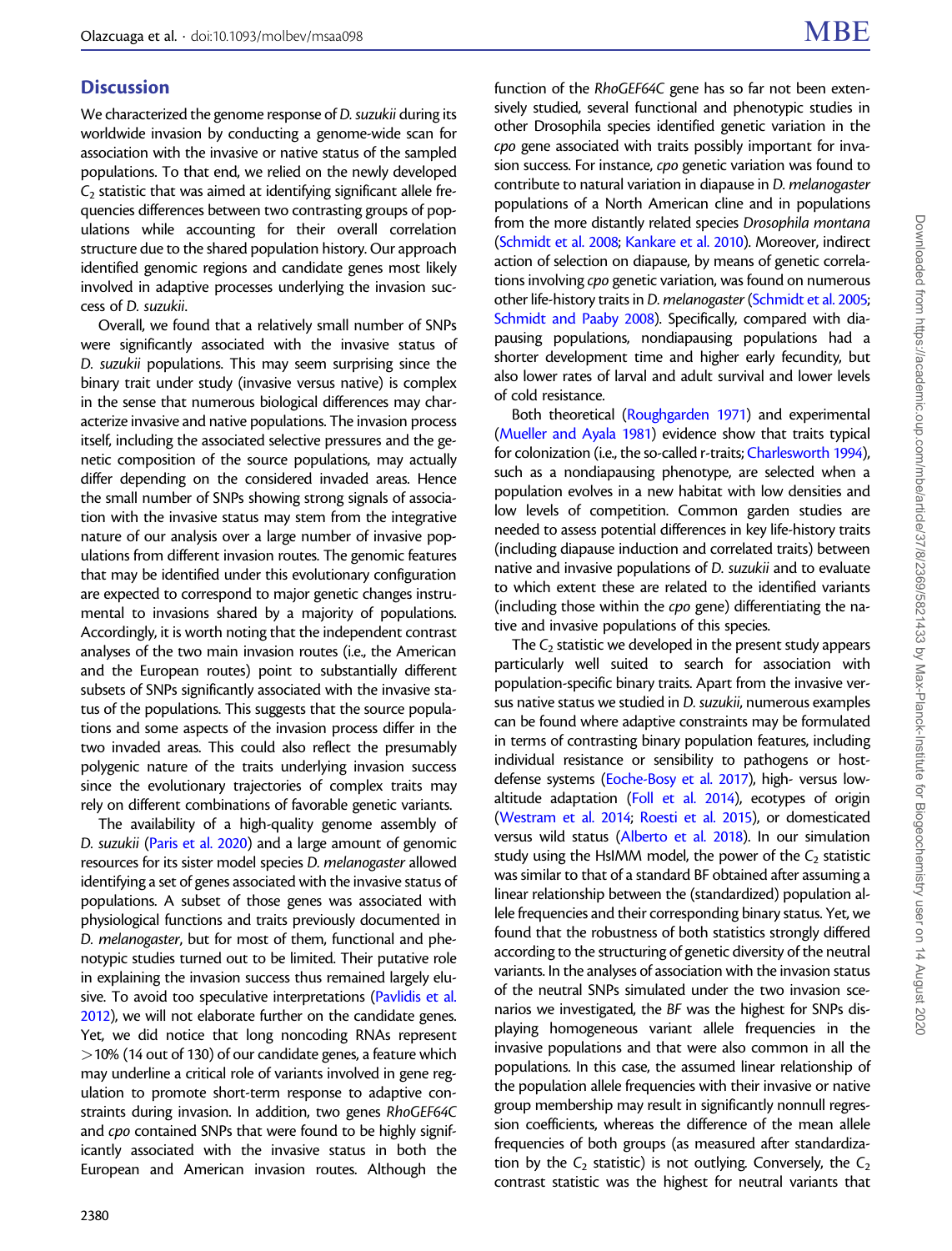were rare in the native populations and for which allele frequencies were high on an average in the invasive populations, but still displayed high heterogeneity in invasive populations (hence the absence of linear relationship among populations with invasive or native group memberships). It should be noticed that these patterns were observable on raw allele frequencies since we simulated balanced population invasion histories. Because of the different behaviors of the BF criterion and the  $C_2$  statistic, combining both metrics may globally help reducing FPRs. Doing so may however substantially reduce power since the two metrics are similarly expected, at least to some extent, to be sensitive to different association signals at truly causal variants. We therefore chose to focus only on the  $C<sub>2</sub>$  statistic to identify our candidate SNPs associated with invasive status in the D. suzukii populations.

It is worth stressing that  $C_2$  has several critical advantages over BF, as well as over any other decision criterion that may be derived from a parametric modeling. From a practical point of view, the  $C_2$  estimation does not require inclusion of any other model parameters making it more robust when dealing with data sets including a small number of populations (e.g.,  $\lt 8$  populations), the later type of data sets often leading to unstable estimates of BF (unpublished results). In addition, it may easily be derived from only a subset of the populations under study (as we did here when computing the  $\mathsf{C}_2^\mathsf{EU}$  and  $\mathsf{C}_2^\mathsf{AM}$  contrasts specific to each of the two invasion routes), while using the complete design to capture more accurate information about the shared population history. Last, the  $\chi^2$  calibration of the C<sub>2</sub> under the null hypothesis represents an attractive property in the context of large data sets since it allows to deal with multiple-testing issues by controlling for false-discovery rate ([Francois et al. 2016](#page-15-0)), via, for example, the estimation of q values [\(Storey and Tibshirani](#page-16-0) [2003\)](#page-16-0).

To estimate the  $C_2$  statistic, we needed to correct allele frequencies for population structure. To that end, we relied on the Bayesian hierarchical model implemented in the software BAYPASS that has several valuable properties including 1) the accurate estimation of the scaled covariance matrix of population allele frequencies  $(\Omega)$ , 2) the integration over the uncertainty of the across population allele frequencies ( $\pi$ parameter), and 3) the inclusion of additional layers of complexities such as the sampling of reads from (unobserved) allele counts in Pool-Seq data ([Gautier 2015\)](#page-16-0). However, as previously mentioned, the Bayesian hierarchical modeling results in shrinking the posterior means of the (lower level) model parameters [\(Kruschke 2014\)](#page-16-0) and also related statistics such as, here, the  $C_2$  and XtX differentiation statistics. To ensure proper calibration of the two corresponding estimates, we hence needed to rely on the rescaled posterior means of the standardized allele frequencies. This empirical procedure proved efficient in providing well-behaved P values, while avoiding computationally intensive calibration procedure based on the analysis of pseudo-observed data sets simulated under the generative model ([Gautier 2015\)](#page-16-0). Still, this did not allow accounting for the uncertainty of the allele frequencies estimation (i.e., their full marginal distribution) and more importantly, it implicitly assumes exchangeability of SNPs

both across the populations and along the genome. Such an assumption, which pertains to the null hypothesis of neutral differentiation only (and consequently of no association with binary population-specific covariable), might actually be viewed as conservative even in the presence of background LD across the populations, providing that a reasonably large number of SNPs is analyzed. Interestingly, the almost absence of clustering of associated SNPs we observed in the D. suzukii genome suggested a very limited extent of across-population LD, presumably resulting from large effective population sizes. This conversely led to a high mapping resolution. In practice, when dealing with large data sets, a subsampling strategy consisting in analyzing data sets thinned by marker position also allows further reduction of across-population LD [\(Gautier et al. 2018\)](#page-16-0). Finally, it should be noticed that information from LD might be at least partially recovered by combining  $C_2$  or XtX derived P values into local scores [\(Fariello](#page-15-0) [et al. 2017](#page-15-0)).

Other less computationally intensive (but less flexible and versatile) approaches may be considered to estimate the  $C_2$ statistic. For instance, the  $C_2$  statistic is closely related to the  $S_B$ statistic recently proposed by [Refoyo-Martinez et al. \(2019\)](#page-16-0) to identify footprints of selection in admixture graphs. However, although the  $C_2$  statistic relies on the full-scaled covariance matrix of population allele frequencies ( $\Omega$ ), the S<sub>B</sub> statistic relies on a covariance matrix called  $F$  [\(Refoyo-Martinez et al.](#page-16-0) [2019\)](#page-16-0) that specifies an a priori inferred admixture graph summarizing the history of the sampled populations. The covariance matrix F thus represents a simplified version of  $\Omega$  that may only partially capture the covariance structure of the population allele frequencies. In addition, to compute  $S_{B}$ , the graph root allele frequencies are estimated as the average of allele frequencies across the sampled population, which might result in biased estimates, particularly when the graph is unbalanced. Deriving the matrix F from  $\Omega$  [\(Pickrell and](#page-16-0) [Pritchard 2012\)](#page-16-0) might actually allow interpreting  $C_2$  as a Bayesian counterpart of the  $S_B$  statistic, thereby benefiting from the aforementioned advantages regarding the estimation of the parameters  $\Omega$  and  $\pi$  and allowing proper analysis of Pool-Seq data.

#### Conclusion and Perspectives

Our genome-wide association approach allowed identifying genomic regions and genes most likely involved in adaptive processes underlying the invasion success of D. suzukii. The approach can be transposed to any other invasive species, and more generally to any species models for which binary traits of interest can be defined at the population level. The major advantage of our approach is that it does not require a preliminary, often extremely laborious, phenotypic characterization of the populations considered (e.g., using common garden experiments) in order to inform candidate traits for which genomic associations are sought. As a matter of fact, in our association study the populations analyzed are simply classified into two categories: invasive or native.

The functional and phenotypic interpretation of the signals obtained by our genome scan methods remains challenging. Such interpretation requires a good functional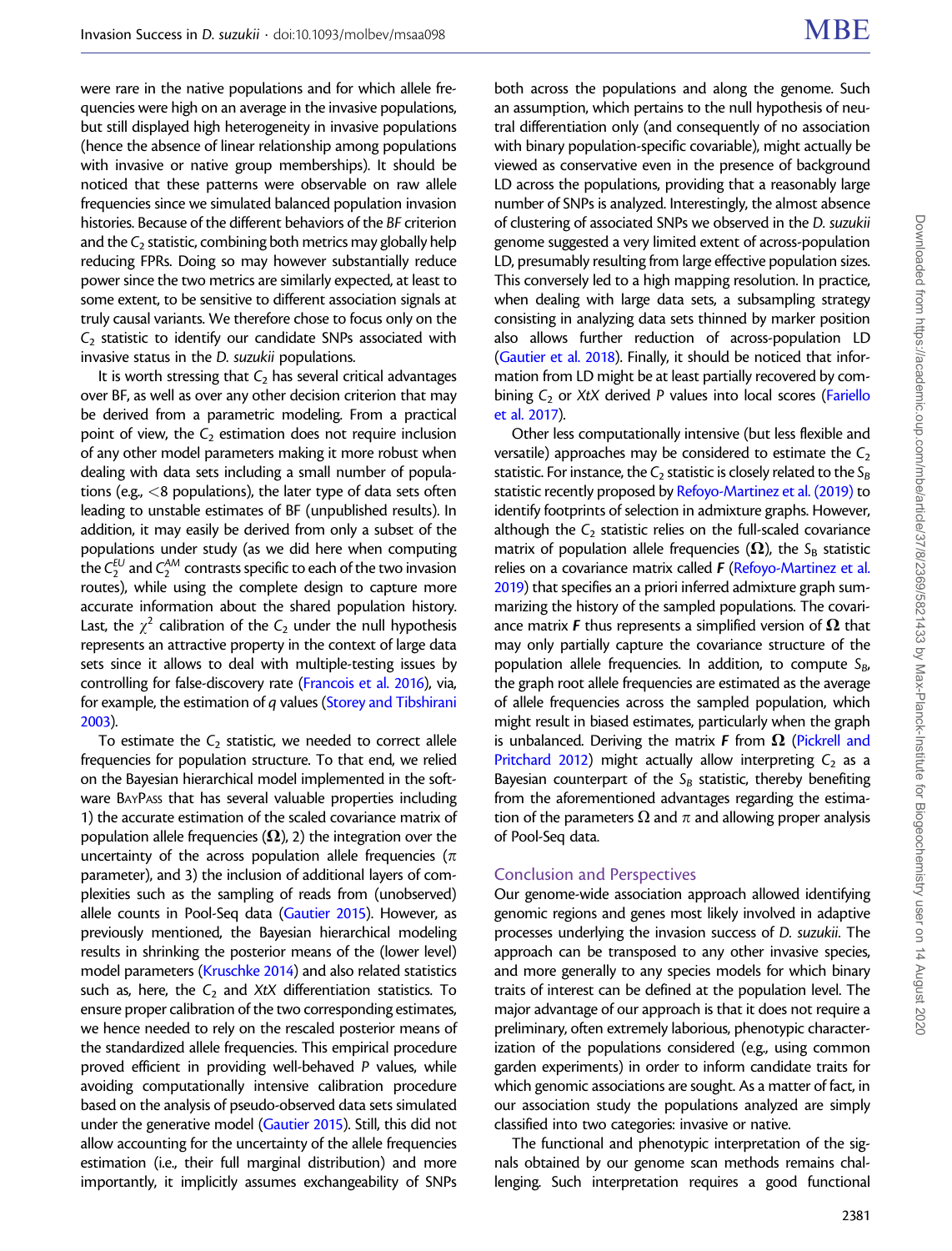characterization of the genome of the studied species or, failing that, of a closely related species (i.e., D. melanogaster in our study). Following a strategy sometimes referred to as "reverse ecology" since it goes from gene(s) to phenotype(s) ([Li et al. 2008\)](#page-16-0), it is then necessary to test and validate via quantitative genetic experiments whether the inferred candidate traits show significant differences between native and invasive populations. The functional interpretation of the statistical association results can also benefit from experimental validation approaches based on techniques using RNA interference (RNA-silencing, e.g., [Janitz et al. 2006](#page-16-0)) and/or genome editing approaches ([Karageorgi et al. 2017](#page-16-0)) targeting the identified candidate variants. Hopefully, such a combination of statistical, molecular, and quantitative approaches will provide useful insights into the genomic and phenotypic responses to invasion, and by the same, will help better predict the conditions under which invasiveness can be enhanced or suppressed.

#### Materials and Methods

#### Simulation Study

We used computer simulations to evaluate the performance of the novel statistical framework described in New Approaches section. A first set of simulated data sets were generated under the SIMUPOP environment [\(Peng and](#page-16-0) [Kimmel 2005\)](#page-16-0) using individual-based forward-in-time simulations implemented on a modified version of the code developed by [de Villemereuil et al. \(2014\)](#page-15-0) for the so-called HsIMM-C demographic scenario. This corresponded to an highly structured isolation with migration demographic model [\(fig. 1](#page-4-0)A) that was divided in two successive periods: 1) a neutral divergence phase leading to the differentiation of an ancestral population into 16 populations after four successive fission events (at generations  $t = 50$ ,  $t = 150$ ,  $t = 200$ , and  $t = 300$ ) and 2) an adaptive phase (lasting 200 generations) during which individuals of the 16 populations were subjected to selective pressures exerted by two environmental constraints (ec1 and ec2), each constraint having two possible modalities (a or b). We thus had a total of four possible environments in our simulation setting ([fig. 1](#page-4-0)A).

All the simulated populations consisted of 500 diploid individuals reproducing under random-mating with nonoverlapping generations. From generation  $t = 150$  (with four populations), the migration rate  $m_{jj'}$  between two populations j and j' was set to  $m_{jj} = \frac{m}{(p+1)/2}$  where  $p$  is the number of populations in the path connecting j to j' in the population tree. The migration rate between the two ancestral populations from generation  $t = 50$  to  $t = 150$  was set to  $m = 0.005$ . For illustration purposes, some of the migration edges were displayed in [figure 1](#page-4-0)A.

Following [de Villemereuil et al. \(2014\)](#page-15-0), a simulated genotyping data set consisted of 320 individuals (20 per populations) that were genotyped for 5,000 biallelic SNPs regularly spread along ten chromosomes of one Morgan length and with a frequency of 0.5 for the reference allele (randomly chosen) in the root population. Polygenic selection acting during the adaptive phase was simulated by choosing 50

randomly distributed SNPs (among the previous 5,000 ones) that influenced individual fitness according to either the ec1 or ec2 environmental constraints (with 25 SNPs for ec1 and 25 SNPs for ec2).

The fitness of each individual, given its genotype, can be defined at each generation. Let  $p(o) = j$  ( $j = 1, ..., 16$ ) denote the population of origin of individual  $(o = 1, \ldots, 16 \times 500)$ , and  $e_k(j) = 1$  (respectively,  $e_k(j) = -1$ ) if the environmental constraint eck (k = 1, 2) of population  $j$  is of type  $a$  (respectively,  $b$ ). Let further denote  $s_i(k)$  the local selective coefficient of SNP i such that  $s_i(k)$  $\lambda = 0$  if the SNP is neutral with respect to eck and  $s_i(k) = 0.01$ otherwise. The fitness of each individual o (at each generation) given its genotypes at all the SNPs is then defined using a cumulative multiplicative fitness function as:

$$
w(o) = \prod_{i=1}^{l} \prod_{k=1}^{2} \Big( 1 + e_k(p(o)) \Big( 1 - g_i(o) \Big) s_i(k) \Big), \quad (6)
$$

where  $g_i(o)$  is the genotype of individual o at marker i coded as the number of the reference allele (0, 1, or 2).

In a second time, we evaluated the robustness of the new  $C<sub>2</sub>$  criterion as well as the BF statistic to the occurrence of bottleneck events, as the latter are expected (especially in the context of biological invasion) to strongly impact the genetic variation of populations within invaded areas and between invasive and native areas [\(Estoup et al. 2016](#page-15-0)). To this aim, we used the software DIYABC v2.1.0 [\(Cornuet et al. 2014\)](#page-15-0) to simulate data sets composed of selectively neutral and independent SNP loci under two invasion scenarios depicted in [figure 2.](#page-5-0) The two scenarios roughly mimic the situation of the worldwide D. suzukii invasion [\(Fraimout et al. 2017\)](#page-15-0) by considering two invaded areas (with eight populations sampled in each area) with two independent primary bottlenecked introductions from two different native populations (among a set of six sampled native populations). The two scenarios differ by the relationships among the invasive populations within each invaded area: 1) in the scenario *Inv1* each invasive population of an area derived from the same primarily introduced population with a bottleneck occurring at different time in the past and 2) in the scenario  $Inv2$  the invasive populations of an area are successively founded one after the other with a bottleneck event at each foundation, a process likely to favor allele surfing during geographic range expansion ([Excoffier and Ray 2008](#page-15-0)). A detailed description of the two invasion scenarios with values of the historical and demographical parameters used to simulate the two SNP data sets is provided in figure  $2A$  and  $B$ . We used the "Simulate dataset  $+$  SNP option" of DIYABC v2.1.0 to generate autosomal SNP genotypes ( $n = 50$  diploid individuals sampled per population) at 250,000 loci under both the scenarios  $Inv1$  and  $Inv2$ , following the algorithm by [Hudson](#page-16-0) [\(2002\)](#page-16-0) which is equivalent to applying a default MAF threshold on the simulated data sets. As a matter of fact, each locus will be characterized by the presence of at least a single copy of a variant over all genes sampled from all studied populations (i.e., pooling all genes genotyped at the locus). We further applied a 1% MAF threshold on the simulated data sets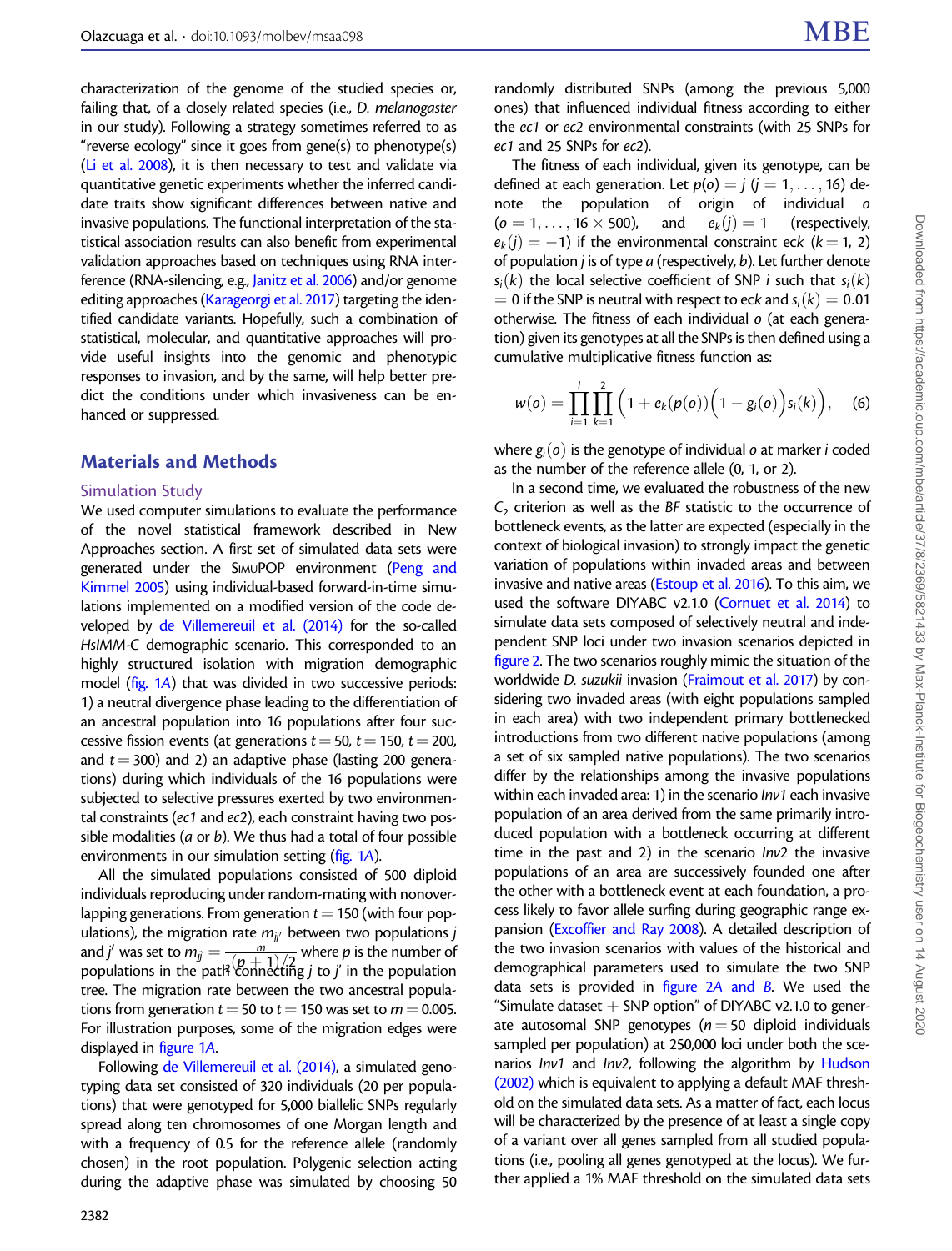(i.e., similar to that used on real data) before analyzing them using BAYPASS (hence a total of 165,020 and 152,321 SNPs analyzed with BAYPASS under the scenarios Inv1 and Inv2, respectively).

## Sampling of D. suzukii Populations and DNA Extraction

Adult D. suzukii flies were sampled in the field at a total of 22 localities (hereafter termed sample sites) distributed throughout most of the native and invasive range of the species ([fig. 3](#page-8-0)A and [supplementary table S2,](https://academic.oup.com/mbe/article-lookup/doi/10.1093/molbev/msaa098#supplementary-data) [Supplementary](https://academic.oup.com/mbe/article-lookup/doi/10.1093/molbev/msaa098#supplementary-data) [Material](https://academic.oup.com/mbe/article-lookup/doi/10.1093/molbev/msaa098#supplementary-data) online). Samples were collected between 2013 and 2016 using baited traps (with a vinegar–alcohol–sugar mixture) and sweep nets, and stored in ethanol. Only four of the 22 samples were composed of flies which directly emerged in the lab from fruits collected in the field [\(supplementary table](https://academic.oup.com/mbe/article-lookup/doi/10.1093/molbev/msaa098#supplementary-data) [S2](https://academic.oup.com/mbe/article-lookup/doi/10.1093/molbev/msaa098#supplementary-data), [Supplementary Material](https://academic.oup.com/mbe/article-lookup/doi/10.1093/molbev/msaa098#supplementary-data) online). Native Asian samples consisted of a total of six sample sites including four Chinese and two Japanese localities. Samples from the invasive range were collected in Hawaii (1 sample site), Continental US (6 sites), Brazil (1 site), Europe (7 sites), and the French island of La Réunion (1 site). The continental US (plus Brazil) and European (plus La Réunion Island) populations are representative of two separate invasion routes (the American and European routes, respectively), with different native source populations and multiple introduction events in both invaded areas ([Fraimout et al. 2017](#page-15-0); see [supplemen](https://academic.oup.com/mbe/article-lookup/doi/10.1093/molbev/msaa098#supplementary-data)[tary table S2](https://academic.oup.com/mbe/article-lookup/doi/10.1093/molbev/msaa098#supplementary-data), [Supplementary Material](https://academic.oup.com/mbe/article-lookup/doi/10.1093/molbev/msaa098#supplementary-data) online).

#### Pool Sequencing

For each of the 22 sampling sites, the thoraxes of 50–100 representative adult flies [\(supplementary table S2,](https://academic.oup.com/mbe/article-lookup/doi/10.1093/molbev/msaa098#supplementary-data) [Supplementary Material](https://academic.oup.com/mbe/article-lookup/doi/10.1093/molbev/msaa098#supplementary-data) online) were pooled for DNA extraction using the EZ-10 spin column genomic DNA minipreps kit (Bio Basic Inc.). Barcoded DNA PE libraries with insert size of  $\sim$  550 bp were further prepared using the Illumina Truseq DNA Library Preparation kit following manufacturer protocols using the 22 DNA pools samples. The DNA libraries were then validated on a DNA1000 chip on a Fragment Analyzer (Agilent) to determine size and quantified by qPCR using the Kapa library quantification kit to determine concentration. The cluster generation process was performed on cBot (Illumina) using the Paired-End Clustering kit (Illumina). Each pool DNA library was further paired-end sequenced on a HiSeq 2500 (Illumina) using the Sequence by Synthesis technique (providing  $2\times125$  bp reads, respectively) with base calling achieved by the RTA software (Illumina). The Pool-Seq data were deposited in the Sequence Read Archive repository under the BioProject accession number PRJNA576997.

Raw paired-end reads were filtered using fastp 0.19.4 [\(Chen](#page-15-0) [et al. 2018\)](#page-15-0) run with default options to remove contaminant adapter sequences and trim for poor quality bases (i.e., with a phred-quality score  $\langle 15 \rangle$ . Read pairs with either one read with a proportion of low-quality bases over 40% or containing more than 5 N bases were removed. Filtered reads were then mapped onto the newly released WT3-2.0 D. suzukii genome assembly ([Paris et al. 2020\)](#page-16-0), using default options of the mem program from the bwa 0.7.17 software [\(Li and Durbin 2009](#page-16-0); [Li](#page-16-0)

[2013\)](#page-16-0). Read alignments with a mapping quality Phred-score  $<$  20 or PCR duplicates were further removed using the view (option -q 20) and markdup programs from the SAMtools 1.9 software [Li et al. \(2009\)](#page-16-0), respectively.

Variant calling was then performed on the resulting mpi-leup file using VarScan mpileup2cns v2.3.4 [\(Koboldt et al.](#page-16-0) [2012\)](#page-16-0) (options -min-coverage 50 -min-avg-qual 20 -min-varfreq 0.001 -variants-output-vcf 1). The resulting vcf file was processed with the vcf2pooldata function from the R package poolfstats v1.1 [\(Hivert et al. 2018](#page-16-0)) retaining only biallelic SNPs covered by >4 reads, <99.9th overall coverage percentile in each pool and with an overall MAF >0.01 (computed from read counts). In total,  $n = 11,564,472$  SNPs (respectively,  $n = 1,966,184$  SNPs) SNPs mapping to the autosomal contigs (respectively, X-chromosome contigs) were used for genomewide association analysis. The median coverage per pool ranged from 58 $\times$  to 88 $\times$  and from 34 $\times$  to 84 $\times$  for autosomal and X chromosomes, respectively [\(supplementary table](https://academic.oup.com/mbe/article-lookup/doi/10.1093/molbev/msaa098#supplementary-data) [S2](https://academic.oup.com/mbe/article-lookup/doi/10.1093/molbev/msaa098#supplementary-data), [Supplementary Material](https://academic.oup.com/mbe/article-lookup/doi/10.1093/molbev/msaa098#supplementary-data) online). As previously described [\(Gautier et al. 2018](#page-16-0)), the autosomal and X-chromosome data sets were divided into subdata sets of  $\sim$ 75,000 SNPs each (by taking one SNP every 154 SNPs and one SNPs every 26 SNPs along the underlying autosomal and X-chromosome contigs, respectively).

#### Genome Scan Analyses

All genome-wide scans were performed using an upgraded version (2.2) of BAYPASS ([Gautier 2015](#page-16-0)) (available from [http://](http://www1.montpellier.inra.fr/CBGP/software/baypass/) [www1.montpellier.inra.fr/CBGP/software/baypass/, last](http://www1.montpellier.inra.fr/CBGP/software/baypass/) [accessed April 2020\)](http://www1.montpellier.inra.fr/CBGP/software/baypass/), that includes the new  $C_2$  and XtX statistics estimated as described in New Approaches. We always used the BAYPASS core model with default options for the MCMC algorithm to obtain estimates of four items: 1) the scaled covariance matrix  $(\Omega)$ ; 2) the SNP-specific XtX overall differentiation statistic in the form of both  $X_tX_t$ , the posterior mean of XtX ([Gautier 2015](#page-16-0)) and  $\bar{X}$ tX<sup>\*</sup>, our newly described calibrated estimator; 3) our novel  $C_2$  statistic in the form of the calibrated estimator described above; and 4) BF reported in deciban units (dB) as a measure of support for association with contrasts of each SNP based on a linear regression model [\(Coop et al. 2010;](#page-15-0) [Gautier 2015](#page-16-0)). For BF, a value  $>$ 15 dB (respectively, >20 dB) provides very strong (respectively, decisive) evidence in favor of association according to the Jeffreys' rule [\(Jeffreys 1961](#page-16-0)).

For the D. suzukii data sets, we specified the pool haploid sample sizes, for either autosomes or the X-chromosome [\(supplementary table S2](https://academic.oup.com/mbe/article-lookup/doi/10.1093/molbev/msaa098#supplementary-data), [Supplementary Material](https://academic.oup.com/mbe/article-lookup/doi/10.1093/molbev/msaa098#supplementary-data) online), to activate the Pool-Seq mode of BAYPASS. The  $C_2^{WW}$  statistic for the contrast of the six native and 16 worldwide invasive populations was estimated jointly with the  $C_2^{EU}$  and  $C_2^{AM}$  statistics for the contrast of the six native and eight invasive populations of the European and American invasion routes, respectively. For these two latter estimates, this simply amounted to setting  $c_i = 0$  (see [eq. 3](#page-2-0)) for all population j not considered in the corresponding contrast analysis. Finally, two additional independent runs (using option -seed) were performed to assess reproducibility of the MCMC estimates. We found a fairly high correlation across the different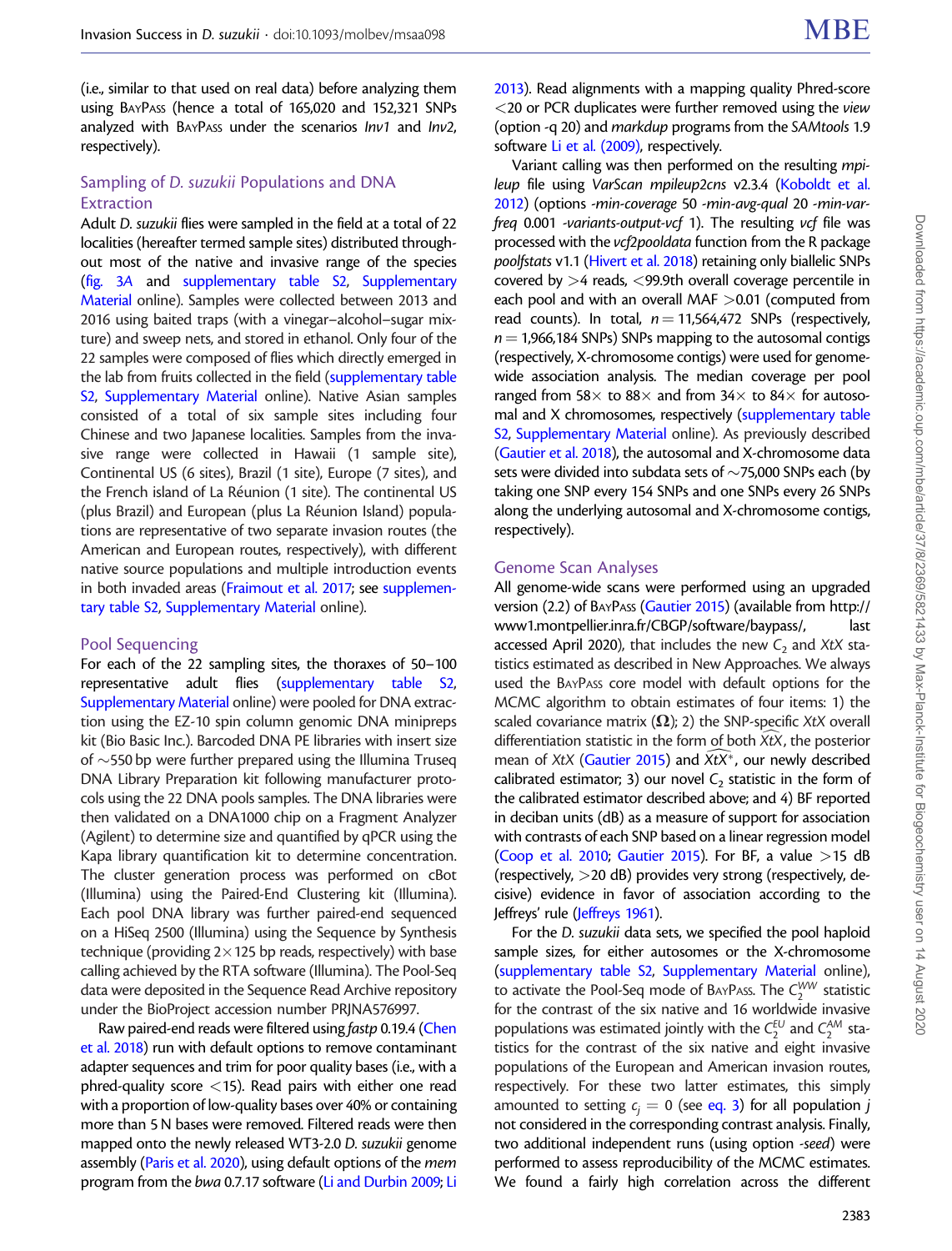<span id="page-15-0"></span>independent runs (Pearson's  $r > 0.92$  for autosomal and  $r > 0.87$  and X-chromosome data) for the different estimators and thus only presented results from the first run. Similarly and for each chromosome type (i.e., autosomes or the X chromosome), a near perfect correlation of the posterior means of the estimated  $\Omega$  matrix elements was observed across independent runs as well as within each run across SNP subsamples, with the corresponding FMD distances ([Gautier 2015](#page-16-0)) being always  $< 0.4$ . We thus only reported results regarding the  $\Omega$  matrix that were obtained from a single randomly chosen subdata set analyzed in the first run.

# Supplementary Material

[Supplementary data](https://academic.oup.com/mbe/article-lookup/doi/10.1093/molbev/msaa098#supplementary-data) are available at Molecular Biology and Evolution online.

# Acknowledgments

We wish to thank our three anonymous reviewers for their very helpful and constructive comments. A.E., M.G., and L.O. acknowledge financial support from the National Research Fund ANR (France) through the project ANR-16-CE02-0015- 01 (SWING), the Languedoc-Roussillon Region (France) through the European Union Program FEDER FSE IEJ 2014- 2020 (project CPADROL), and the INRA Scientific Department SPE (AAP-SPE 2016 and 2018). MGX acknowledges financial support from France Génomique National infrastructure, funded as part of "Investissement d'avenir" program managed by Agence Nationale pour la Recherche (contract ANR-10-INBS-09). We are grateful to the genotoul bioinformatics platform Toulouse Midi-Pyrenees for providing computing resources, Nicolas Rode for useful discussions, and comments on a previous version of the article and Nicolas Ris, Jon Koch, Masahito Kimura, Simon Fellous, Vincent Debat, Marta Pascual, Ruth Hufbauer, Marindia Depra, Isabel Martinez, Pierre Girod, and Maxi Richmond for help in collecting some of the Drosophila suzukii samples.

## References

- Adrion JR, Kousathanas A, Pascual M, Burrack HJ, Haddad NM, Bergland AO, Machado H, Sackton TB, Schlenke TA, Watada M, et al. 2014. Drosophila suzukii: the genetic footprint of a recent, worldwide invasion. Mol Biol Evol. 31(12):3148–3163.
- Alberto FJ, Boyer F, Orozco-terWengel P, Streeter I, Servin B, de Villemereuil P, Benjelloun B, Librado P, Biscarini F, Colli L, et al. 2018. Convergent genomic signatures of domestication in sheep and goats. Nat Commun. 9(1):813.
- Asplen MK, Anfora G, Biondi A, Choi D-S, Chu D, Daane KM, Gibert P, Gutierrez AP, Hoelmer KA, Hutchison WD, et al. 2015. Invasion biology of spotted wing drosophila (Drosophila suzukii): a global perspective and future priorities. J Pest Sci. 88(3):469–494.
- Balanya J, Oller JM, Huey RB, Gilchrist GW, Serra L. 2006. Global genetic change tracks global climate warming in Drosophila subobscura. Science 313(5794):1773–1775.
- Barrett SCH. 2015. Foundations of invasion genetics: the Baker and Stebbins legacy. Mol Ecol. 24(9):1927–1941.
- Bock DG, Caseys C, Cousens RD, Hahn MA, Heredia SM, Hubner S, Turner KG, Whitney KD, Rieseberg LH. 2015. What we still don't know about invasion genetics. Mol Ecol. 24(9):2277–2297.
- Bonhomme M, Chevalet C, Servin B, Boitard S, Abdallah J, Blott S, Sancristobal M. 2010. Detecting selection in population trees: the Lewontin and Krakauer test extended. Genetics 186(1):241–262.
- Charlesworth B. 1994. Evolution in age-structured populations. Cambridge studies in mathematical biology. 2nd ed. Cambridge: Cambridge University Press.
- Chen S, Zhou Y, Chen Y, Gu J. 2018. Fastp: an ultra-fast all-in-one fastq preprocessor. Bioinformatics 34(17):i884–i890.
- Chiu JC, Jiang X, Zhao L, Hamm CA, Cridland JM, Saelao P, Hamby KA, Lee EK, Kwok RS, Zhang G, et al. 2013. Genome of Drosophila suzukii, the spotted wing Drosophila. G3 (Bethesda) 3(12):2257–2271.
- Cini A, Ioriatti C, Anfora G. 2012. A review of the invasion of Drosophila suzukii in Europe and a draft research agenda for integrated pest management. Bull Insectol. 65:149–160.
- Clemente F, Gautier M, Vitalis R. 2018. Inferring sex-specific demographic history from SNP data. PLoS Genet. 14(1):e1007191.
- Colautti RI, Barrett SCH. 2013. Rapid adaptation to climate facilitates range expansion of an invasive plant. Science 342(6156):364–366.
- Colautti RI, Lau JA. 2015. Contemporary evolution during invasion: evidence for differentiation, natural selection, and local adaptation. Mol Ecol. 24(9):1999–2017.
- Coop G, Witonsky D, Rienzo AD, Pritchard JK. 2010. Using environmental correlations to identify loci underlying local adaptation. Genetics 185(4):1411–1423.
- Cornuet J-M, Pudlo P, Veyssier J, Dehne-Garcia A, Gautier M, Leblois R, Marin J-M, Estoup A. 2014. Diyabc v2.0: a software to make approximate Bayesian computation inferences about population history using single nucleotide polymorphism, DNA sequence and microsatellite data. Bioinformatics 30(8):1187–1189.
- de Villemereuil P, Frichot E, Bazin E, Francois O, Gaggiotti OE. 2014. Genome scan methods against more complex models: when and how much should we trust them? Mol Ecol. 23(8):2006–2019.
- de Villemereuil P, Gaggiotti OE. 2015. A new FST-based method to uncover local adaptation using environmental variables. Methods Ecol Evol. 6(11):1248–1258.
- Dlugosch KM, Anderson SR, Braasch J, Cang FA, Gillette HD. 2015. The devil is in the details: genetic variation in introduced populations and its contributions to invasion. Mol Ecol. 24(9):2095–2111.
- Ellstrand NC, Schierenbeck KA. 2000. Hybridization as a stimulus for the evolution of invasiveness in plants? Proc Natl Acad Sci U S A. 97(13):7043–7050.
- Eoche-Bosy D, Gautier M, Esquibet M, Legeai F, Bretaudeau A, Bouchez O, Fournet S, Grenier E, Montarry J. 2017. Genome scans on experimentally evolved populations reveal candidate regions for adaptation to plant resistance in the potato cyst nematode Globodera pallida. Mol Ecol. 26(18):4700–4711.
- Estoup A, Ravigne V, Hufbauer R, Vitalis R, Gautier M, Facon B. 2016. Is there a genetic paradox of biological invasion? Annu Rev Ecol Evol Syst. 47(1):51–72.
- Excoffier L, Ray N. 2008. Surfing during population expansions promotes genetic revolutions and structuration. Trends Ecol Evol. 23(7):347–351.
- Facon B, Hufbauer RA, Tayeh A, Loiseau A, Lombaert E, Vitalis R, Guillemaud T, Lundgren JG, Estoup A. 2011. Inbreeding depression is purged in the invasive insect Harmonia axyridis. Curr Biol. 21(5):424–427.
- Fariello MI, Boitard S, Mercier S, Robelin D, Faraut T, Arnould C, Recoquillay J, Bouchez O, Salin G, Dehais P, et al. 2017. Accounting for linkage disequilibrium in genome scans for selection without individual genotypes: the local score approach. Mol Ecol. 26(14):3700–3714.
- Foll M, Gaggiotti OE, Daub JT, Vatsiou A, Excoffier L. 2014. Widespread signals of convergent adaptation to high altitude in Asia and America. Am J Hum Genet. 95(4):394–407.
- Fraimout A, Debat V, Fellous S, Hufbauer RA, Foucaud J, Pudlo P, Marin J-M, Price DK, Cattel J, Chen X, et al. 2017. Deciphering the routes of invasion of Drosophila suzukii by means of ABC random forest. Mol Biol Evol. 34(4):980–996.
- Francois O, Martins H, Caye K, Schoville SD. 2016. Controlling false discoveries in genome scans for selection. Mol Ecol. 25(2):454–469.